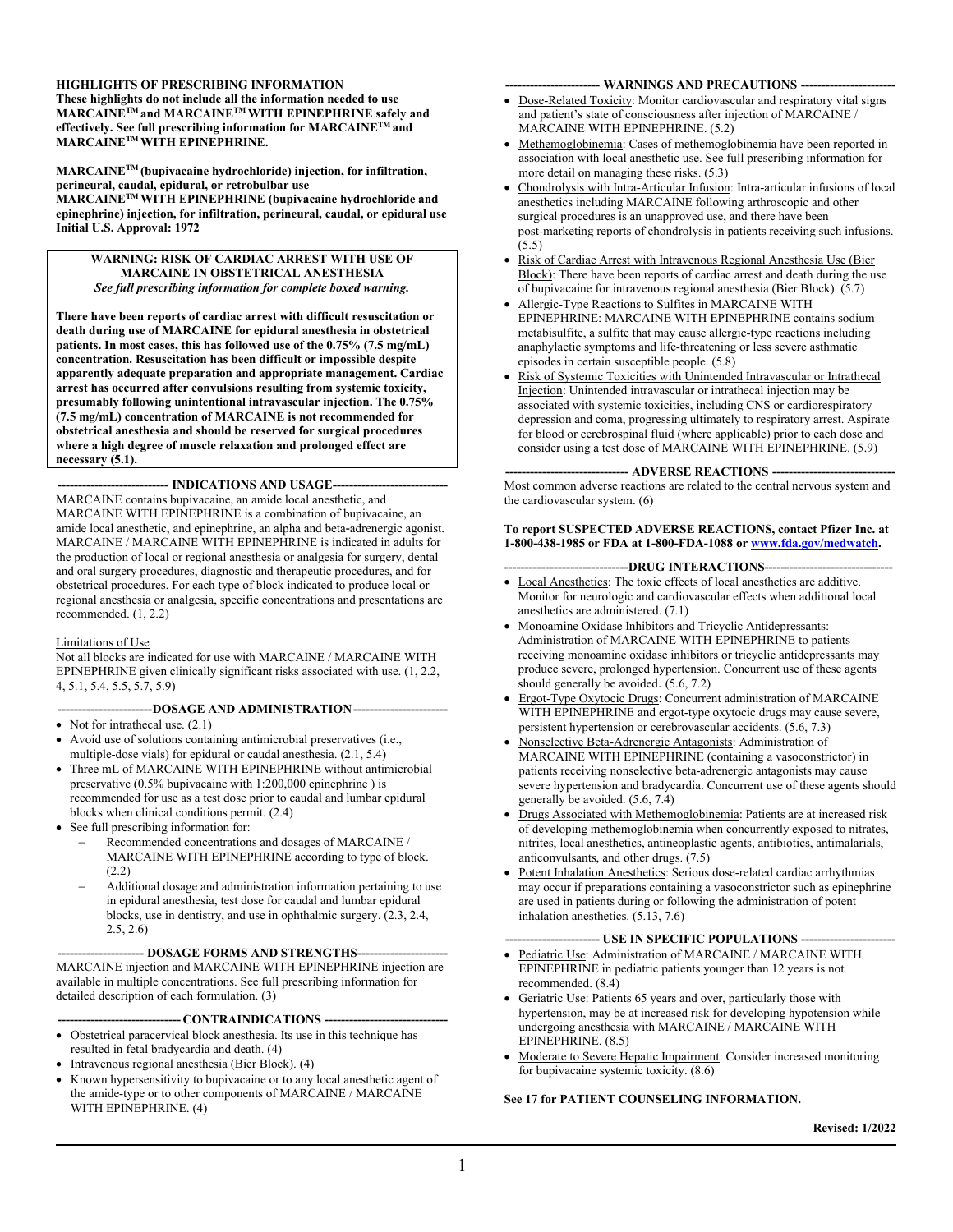#### **FULL PRESCRIBING INFORMATION: CONTENTS\***

#### **WARNING: RISK OF CARDIAC ARREST WITH USE OF MARCAINE IN OBSTETRICAL ANESTHESIA**

#### **1 INDICATIONS AND USAGE**

- **2 DOSAGE AND ADMINISTRATION**
	- Important Dosage and Administration Information
	- 2.2 Recommended Concentrations and Dosages of MARCAINE / MARCAINE WITH EPINEPHRINE
	- 2.3 Use in Epidural Anesthesia<br>2.4 Test Dose for Caudal and L
	- Test Dose for Caudal and Lumbar Epidural Blocks
	- 2.5 Use in Dentistry
	- 2.6 Use in Ophthalmic Surgery
- **3 DOSAGE FORMS AND STRENGTHS**

#### **4 CONTRAINDICATIONS**

#### **5 WARNINGS AND PRECAUTIONS**

- 5.1 Risk of Cardiac Arrest with Use of MARCAINE in Obstetrical Anesthesia
- 5.2 Dose-Related Toxicity<br>5.3 Methemoglobinemia
- 5.3 Methemoglobinemia
- 5.4 Antimicrobial Preservatives in Multiple-Dose Vials<br>5.5 Chondrolysis with Intra-Articular Infusion
- 5.5 Chondrolysis with Intra-Articular Infusion 5.6 Risk of Adverse Reactions Due to Drug Interactions with
- MARCAINE WITH EPINEPHRINE
- 5.7 Risk of Cardiac Arrest with Intravenous Regional Anesthesia Use (Bier Block)
- 5.8 Allergic-Type Reactions to Sulfites in MARCAINE WITH EPINEPHRINE
- 5.9 Risk of Systemic Toxicities with Unintended Intravascular or Intrathecal Injection
- 5.10 Risk of Toxicity in Patients with Hepatic Impairment
- 5.11 Risk of Use in Patients with Impaired Cardiovascular Function<br>5.12 Risk of Ischemic Injury or Necrosis in Body Areas with Limited
- 5.12 Risk of Ischemic Injury or Necrosis in Body Areas with Limited Blood Supply
- 5.13 Risk of Cardiac Arrhythmias with Concomitant Use of Potent Inhalation Anesthetics
- 5.14 Risk of Adverse Reactions with Use in Head and Neck Area<br>5.15 Risk of Respiratory Arrest with Use in Ophthalmic Surgery
- 5.15 Risk of Respiratory Arrest with Use in Ophthalmic Surgery 5.16 Risk of Inadvertent Trauma to Tongue, Lips, and Buccal M
- 5.16 Risk of Inadvertent Trauma to Tongue, Lips, and Buccal Mucosa in Dental Applications

#### **6 ADVERSE REACTIONS**

- **7 DRUG INTERACTIONS**
	- 7.1 Local Anesthetics
	- 7.2 Monoamine Oxidase Inhibitors and Tricyclic Antidepressants<br>7.3 Ergot-Type Oxytocic Drugs
	- Ergot-Type Oxytocic Drugs
	- 7.4 Nonselective Beta-Adrenergic Antagonists<br>7.5 Drugs Associated with Methemoglobinemi
	- Drugs Associated with Methemoglobinemia
	- 7.6 Potent Inhalation Anesthetics
	- 7.7 Phenothiazines and Butyrophenones

#### **8 USE IN SPECIFIC POPULATIONS**

- 8.1 Pregnancy
- 8.2 Lactation<br>8.4 Pediatric
- Pediatric Use
- 8.5 Geriatric Use
- 8.6 Hepatic Impairment<br>8.7 Renal Impairment
- Renal Impairment
- **10 OVERDOSAGE**
- **11 DESCRIPTION**
- **12 CLINICAL PHARMACOLOGY**
	- 12.1 Mechanism of Action
	- 12.2 Pharmacodynamics
	- 12.3 Pharmacokinetics
- **13 NONCLINICAL TOXICOLOGY**
- 13.1 Carcinogenesis, Mutagenesis, Impairment of Fertility
- **16 HOW SUPPLIED/STORAGE AND HANDLING**
- **17 PATIENT COUNSELING INFORMATION**

\* Sections or subsections omitted from the full prescribing information are not listed.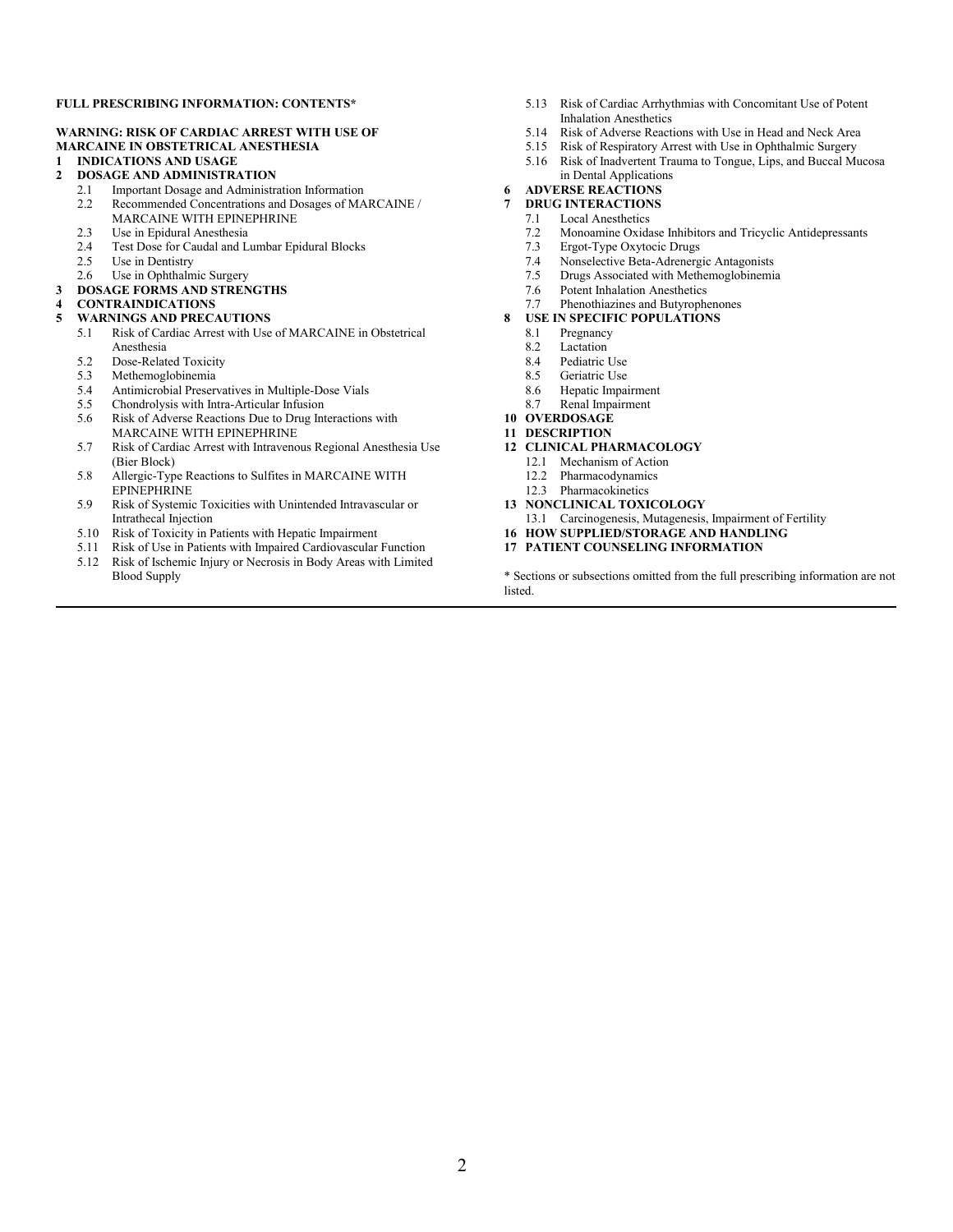#### **FULL PRESCRIBING INFORMATION**

#### **WARNING: RISK OF CARDIAC ARREST WITH USE OF MARCAINE IN OBSTETRICAL ANESTHESIA**

**There have been reports of cardiac arrest with difficult resuscitation or death during use of MARCAINE for epidural anesthesia in obstetrical patients. In most cases, this has followed use of the 0.75% (7.5 mg/mL) concentration. Resuscitation has been difficult or impossible despite apparently adequate preparation and appropriate management. Cardiac arrest has occurred after convulsions resulting from systemic toxicity, presumably following unintentional intravascular injection. The 0.75% (7.5 mg/mL) concentration of MARCAINE is not recommended for obstetrical anesthesia and should be reserved for surgical procedures where a high degree of muscle relaxation and prolonged effect are necessary** *[see Warnings and Precautions (5.1)]***.**

#### **1 INDICATIONS AND USAGE**

MARCAINE / MARCAINE WITH EPINEPHRINE is indicated in adults for the production of local or regional anesthesia or analgesia for surgery, dental and oral surgery procedures, diagnostic and therapeutic procedures, and for obstetrical procedures. Specific concentrations and presentations of MARCAINE / MARCAINE WITH EPINEPHRINE are recommended for each type of block indicated to produce local or regional anesthesia or analgesia *[see Dosage and Administration (2.2)].*

#### Limitations of Use

Not all blocks are indicated for use with MARCAINE / MARCAINE WITH EPINEPHRINE given clinically significant risks associated with use *[see Dosage and Administration (2.2), Contraindications (4), Warnings and Precautions (5.1, 5.4, 5.5, 5.7, 5.9)]*.

#### **2 DOSAGE AND ADMINISTRATION**

#### **2.1 Important Dosage and Administration Information**

- MARCAINE / MARCAINE WITH EPINEPHRINE is not for intrathecal use.
- Avoid use of MARCAINE / MARCAINE WITH EPINEPHRINE solutions containing antimicrobial preservatives (i.e., multiple-dose vials) for epidural or caudal anesthesia *[see Warnings and Precautions (5.4)]*.
- Discard unused portions of solution not containing preservatives, i.e., those supplied in single-dose vials, following initial use.
- Visually inspect this product for particulate matter and discoloration prior to administration whenever solution and container permit. MARCAINE / MARCAINE WITH EPINEPHRINE are clear, colorless solutions. Do not administer solutions which are discolored or contain particulate matter.
- Mixing or the prior or intercurrent use of any other local anesthetic with MARCAINE / MARCAINE WITH EPINEPHRINE is not recommended because of insufficient data on the clinical use of such mixtures.

#### Administration Precautions

• MARCAINE / MARCAINE WITH EPINEPHRINE are to be administered in carefully adjusted dosages by or under the supervision of experienced clinicians who are well versed in the diagnosis and management of dose-related toxicity and other acute emergencies which might arise from the block to be employed.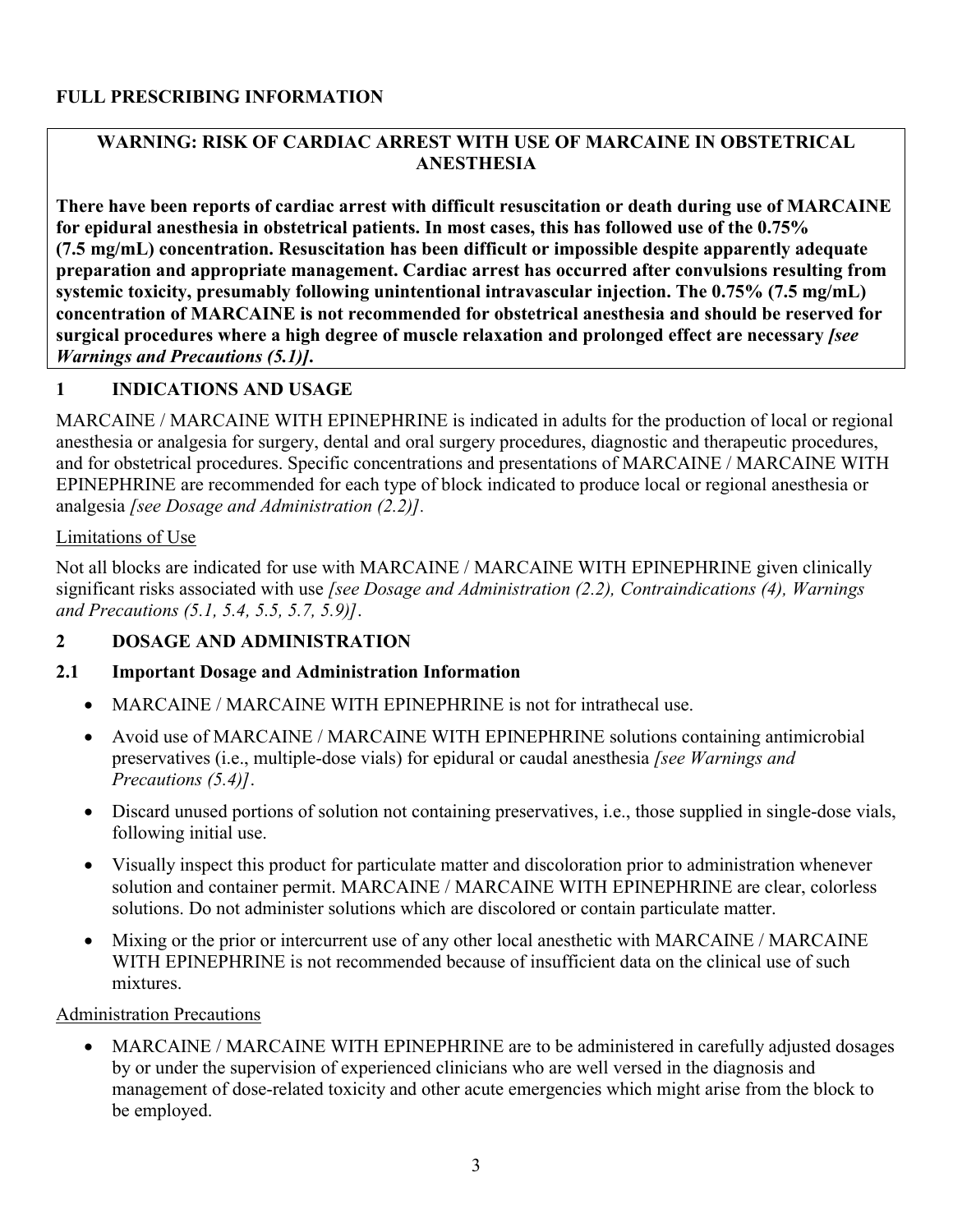- Use MARCAINE / MARCAINE WITH EPINEPHRINE only if the following are immediately available: oxygen, cardiopulmonary resuscitative equipment and drugs, and the personnel resources needed for proper management of toxic reactions and related emergencies *[see Warnings and Precautions (5.2), Adverse Reactions (6), Overdosage (10)].*
- The toxic effects of local anesthetics are additive. Monitor for neurologic and cardiovascular effects related to local anesthetic systemic toxicity when additional local anesthetics are administered with MARCAINE / MARCAINE WITH EPINEPHRINE *[see Warnings and Precautions (5.2), Drug Interactions (7.1), Overdosage (10)].*
- Aspirate for blood or cerebrospinal fluid (where applicable) prior to injecting MARCAINE / MARCAINE WITH EPINEPHRINE, both the initial dose and all subsequent doses, to avoid intravascular or intrathecal injection. However, a negative aspiration for blood or cerebrospinal fluid does not ensure against an intravascular or intrathecal injection *[see Warnings and Precautions (5.9)]*.
- Avoid rapid injection of a large volume of MARCAINE / MARCAINE WITH EPINEPHRINE and use fractional (incremental) doses when feasible.
- During major regional nerve blocks, such as those of the brachial plexus or lower extremity, the patient should have an indwelling intravenous catheter to assure adequate intravenous access. The lowest dosage of MARCAINE / MARCAINE WITH EPINEPHRINE that results in effective anesthesia should be used to avoid high plasma levels and serious adverse reactions.
- Perform careful and constant monitoring of cardiovascular and respiratory (adequacy of oxygenation and ventilation) vital signs and the patient's level of consciousness after each local anesthetic injection.
- Use MARCAINE WITH EPINEPHRINE in carefully restricted quantities in areas of the body supplied by end arteries or having otherwise compromised blood supply such as digits, nose, external ear, or penis *[see Warnings and Precautions (5.12)]*.

#### **2.2 Recommended Concentrations and Dosages of MARCAINE / MARCAINE WITH EPINEPHRINE**

The dosage of MARCAINE / MARCAINE WITH EPINEPHRINE administered varies with the anesthetic procedure, the area to be anesthetized, the vascularity of the tissues, the number of neuronal segments to be blocked, the depth of anesthesia and degree of muscle relaxation required, the duration of anesthesia desired, individual tolerance, and the physical condition of the patient. Administer the smallest dosage and concentration required to produce the desired result.

The types of block and recommended MARCAINE / MARCAINE WITH EPINEPHRINE concentrations are shown in Table 1.

| Table 1. Types of Block and Recommended MARCAINE / MARCAINE WITH EPINEPHRINE |  |
|------------------------------------------------------------------------------|--|
| <b>Concentrations</b>                                                        |  |

|                        | <b>MARCAINE</b>                |                                |                                  | <b>MARCAINE WITH</b><br><b>EPINEPHRINE</b> |                                |
|------------------------|--------------------------------|--------------------------------|----------------------------------|--------------------------------------------|--------------------------------|
| <b>Type of Block</b>   | 0.25%<br>$(2.5 \text{ mg/mL})$ | $0.5\%$<br>$(5 \text{ mg/mL})$ | 0.75%<br>$(7.5 \text{ mg/mL})^*$ | 0.25%<br>$(2.5 \text{ mg/mL})$             | $0.5\%$<br>$(5 \text{ mg/mL})$ |
| Local infiltration     |                                |                                |                                  |                                            |                                |
| Peripheral nerve block |                                |                                |                                  |                                            |                                |
| Retrobulbar block      |                                |                                |                                  |                                            |                                |
| Sympathetic block      |                                |                                |                                  |                                            |                                |
| Caudal block**         |                                |                                |                                  |                                            |                                |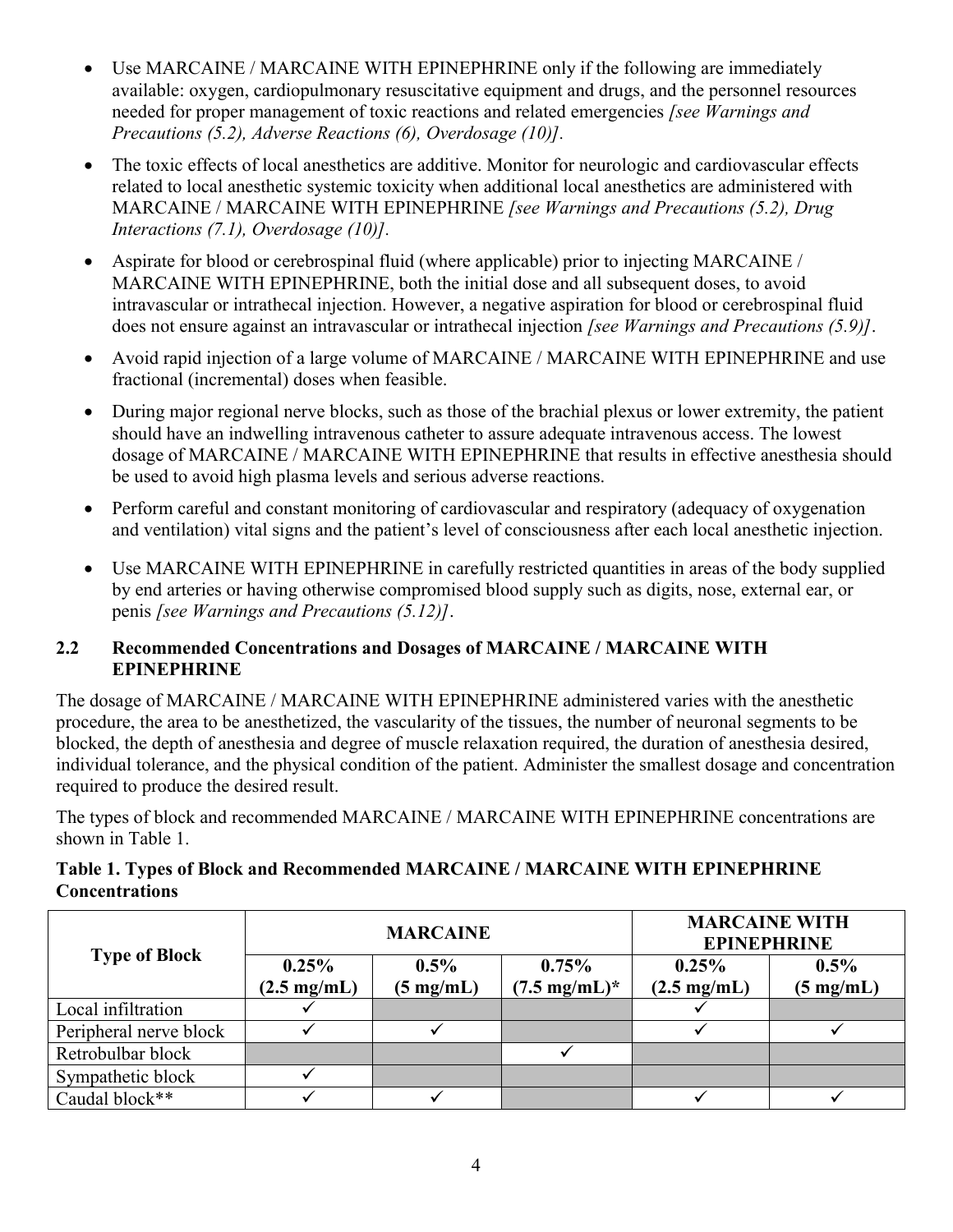|                            | <b>MARCAINE</b>                |                                |                                        | <b>MARCAINE WITH</b><br><b>EPINEPHRINE</b> |                                |
|----------------------------|--------------------------------|--------------------------------|----------------------------------------|--------------------------------------------|--------------------------------|
| <b>Type of Block</b>       | 0.25%<br>$(2.5 \text{ mg/mL})$ | $0.5\%$<br>$(5 \text{ mg/mL})$ | $0.75\%$<br>$(7.5 \text{ mg/mL})^*$    | 0.25%<br>$(2.5 \text{ mg/mL})$             | $0.5\%$<br>$(5 \text{ mg/mL})$ |
| Lumbar epidural<br>block** | ✓                              |                                | (not for<br>obstetrical<br>anesthesia) |                                            |                                |
| Epidural test dose         |                                |                                |                                        |                                            |                                |
| Dental block               |                                |                                |                                        |                                            |                                |

\* MARCAINE 0.75% (7.5 mg/mL) is not recommended for nonobstetrical surgical procedures in pregnant patients.

\*\* Avoid use of multiple-dose vials of MARCAINE and MARCAINE WITH EPINEPHRINE for caudal or epidural anesthesia *[see Warnings and Precautions (5.4)]*.

 $\checkmark$  = indicated use *[see Warnings and Precautions (5.1)]*.

At recommended dosages, MARCAINE / MARCAINE WITH EPINEPHRINE produces complete sensory block, but the effect on motor function differs among the three concentrations. Table 2 provides information on the expected effect on motor function for the three concentrations.

#### **Table 2. MARCAINE / MARCAINE WITH EPINEPHRINE Concentration vs. Motor Function**

| <b>MARCAINE</b><br>Concentration | <b>Motor Function</b>                                                                      |
|----------------------------------|--------------------------------------------------------------------------------------------|
|                                  | When used for caudal, epidural, or peripheral nerve block, produces incomplete motor       |
| 0.25%                            | block. Should be used for operations in which muscle relaxation is not important, or when  |
| $(2.5 \text{ mg/mL})^*$          | another means of providing muscle relaxation is used concurrently. Onset of action may be  |
|                                  | slower than with the $0.5\%$ (5 mg/mL) or $0.75\%$ (7.5 mg/mL) solutions.                  |
| $0.5\%$                          | Provides motor blockade for caudal, epidural, or nerve block, but muscle relaxation may be |
| $(5 \text{ mg/mL})^*$            | inadequate for operations in which complete muscle relaxation is essential.                |
| 0.75%                            | Produces complete motor block. Most useful for epidural block in abdominal operations      |
|                                  | requiring complete muscle relaxation, and for retrobulbar anesthesia. Not for obstetrical  |
| $(7.5 \text{ mg/mL})$ **         | anesthesia.                                                                                |

\* These products include MARCAINE and MARCAINE WITH EPINEPHRINE [the epinephrine concentration (1:200,000) is not included in the table].

\*\* These are only MARCAINE products [there is no 0.75% (7.5 mg/mL) concentration for MARCAINE WITH EPINEPHRINE].

The duration of anesthesia with MARCAINE / MARCAINE WITH EPINEPHRINE is such that for most indications, a single-dose is sufficient.

The maximum dosage limit within the recommended dosage range must be individualized in each case after evaluating the size and physical status of the patient, as well as the anticipated rate of systemic absorption from a particular injection site.

The dosages in Table 3 are recommended as a guide for use in the average adult. These doses may be repeated once every three hours. Do not exceed a total daily dosage of 400 mg in 24 hours. The duration of anesthetic effect may be prolonged by the addition of epinephrine.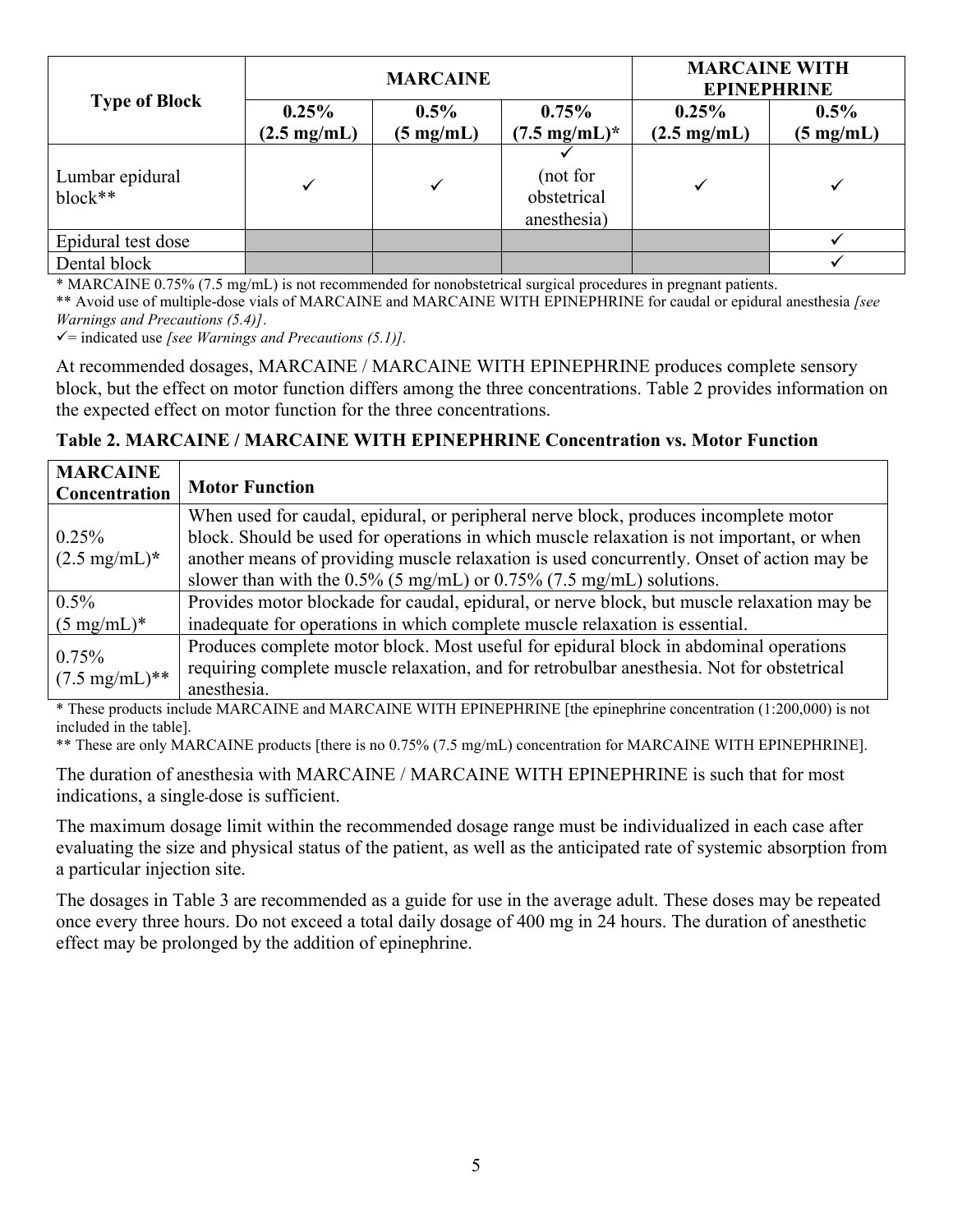#### **Table 3. Recommended Concentrations and Doses of MARCAINE / MARCAINE WITH EPINEPHRINE in Adults**

|                                           | Concentration<br><b>Each Dose</b> |                       |                       | Motor Block <sup>a</sup> |
|-------------------------------------------|-----------------------------------|-----------------------|-----------------------|--------------------------|
| <b>Type of Block</b><br>of MARCAINE<br>mL |                                   | mg of MARCAINE        |                       |                          |
|                                           | 0.25%                             | Up to 70              | Up to 175             |                          |
| Local infiltration                        | $(2.5 \text{ mg/mL})^b$           | (without epinephrine) | (without epinephrine) |                          |
|                                           |                                   | Up to 90              | Up to 225             |                          |
|                                           |                                   | (with epinephrine)    | (with epinephrine)    |                          |
|                                           | 0.5%                              | $5 - 35$              | 25-175                | moderate to              |
|                                           | $(5 \text{ mg/mL})^b$             | (without epinephrine) | (without epinephrine) | complete                 |
|                                           |                                   | $5 - 45$              | 25-225                |                          |
| Peripheral nerve                          |                                   | (with epinephrine)    | (with epinephrine)    |                          |
| block                                     | 0.25%                             | $5 - 70$              | 12.5-175              | moderate to              |
|                                           | $(2.5 \text{ mg/mL})^b$           | (without epinephrine) | (without epinephrine) | complete                 |
|                                           |                                   | $5-90$                | 12.5-225              |                          |
|                                           |                                   | (with epinephrine)    | (with epinephrine)    |                          |
| Retrobulbar block                         | 0.75%                             | $2 - 4$               | $15 - 30$             | complete                 |
| [see Dosage and                           | $(7.5 \text{ mg/mL})$             |                       |                       |                          |
| <b>Administration</b>                     |                                   |                       |                       |                          |
| $(2.6)$ ]                                 |                                   |                       |                       |                          |
| Sympathetic                               | 0.25%                             | $20 - 50$             | 50-125                |                          |
| block                                     | $(2.5 \text{ mg/mL})$             |                       |                       |                          |
| Caudal block                              | 0.5%                              | $15 - 30$             | 75-150                | moderate to              |
| [see Dosage and                           | $(5 \text{ mg/mL})^b$             |                       |                       | complete                 |
| Administration                            | 0.25%                             | $15 - 30$             | 37.5-75               | moderate                 |
| (2.4)                                     | $(2.5 \text{ mg/mL})^b$           |                       |                       |                          |
| Lumbar epidural                           | 0.75%                             | $10 - 20$             | 75-150                | complete                 |
| block                                     | $(7.5 \text{ mg/mL})^c$           |                       |                       |                          |
| [see Dosage and                           | 0.5%                              | $10 - 20$             | 50-100                | moderate to              |
| Administration                            | $(5 \text{ mg/mL})^b$             |                       |                       | complete                 |
| (2.3)                                     | 0.25%                             | $10 - 20$             | $25 - 50$             | partial to moderate      |
|                                           | $(2.5 \text{ mg/mL})^b$           |                       |                       |                          |
| Epidural test dose                        | $0.5\%$ (5 mg/mL)                 | $2 - 3$               | $10-15$               |                          |
| <i>See Dosage and</i>                     | with epinephrine                  |                       | $(10-15$ micrograms   |                          |
| Administration                            |                                   |                       | epinephrine)          |                          |
| (2.4)                                     |                                   |                       |                       |                          |
| Dental                                    | $0.5\%$ (5 mg/mL)                 | 1.8-3.6 per site      | 9-18 per site         |                          |
| [see Dosage and                           | with epinephrine                  |                       |                       |                          |
| Administration                            |                                   |                       |                       |                          |
| (2.5)                                     |                                   |                       |                       |                          |

a. With continuous (intermittent) techniques, repeat doses increase the degree of motor block. The first repeat dose of 0.5% (5 mg/mL) may produce complete motor block. Intercostal nerve block with 0.25% (2.5 mg/mL) also may produce complete motor block for intra-thoracic and upper intra-abdominal surgery.

b. Solutions with or without epinephrine (i.e., applies to MARCAINE and MARCAINE WITH EPINEPHRINE). The MARCAINE WITH EPINEPHRINE products include epinephrine (1:200,000).

c. For single-dose use; not for intermittent epidural technique. Not for obstetrical anesthesia.

### **2.3 Use in Epidural Anesthesia**

During the administration of epidural anesthesia, it is recommended that a test dose of MARCAINE WITH EPINEPHRINE without antimicrobial preservative (0.5% bupivacaine with 1:200,000 epinephrine) be administered initially and the effects monitored before the full dose is given. When using a "continuous"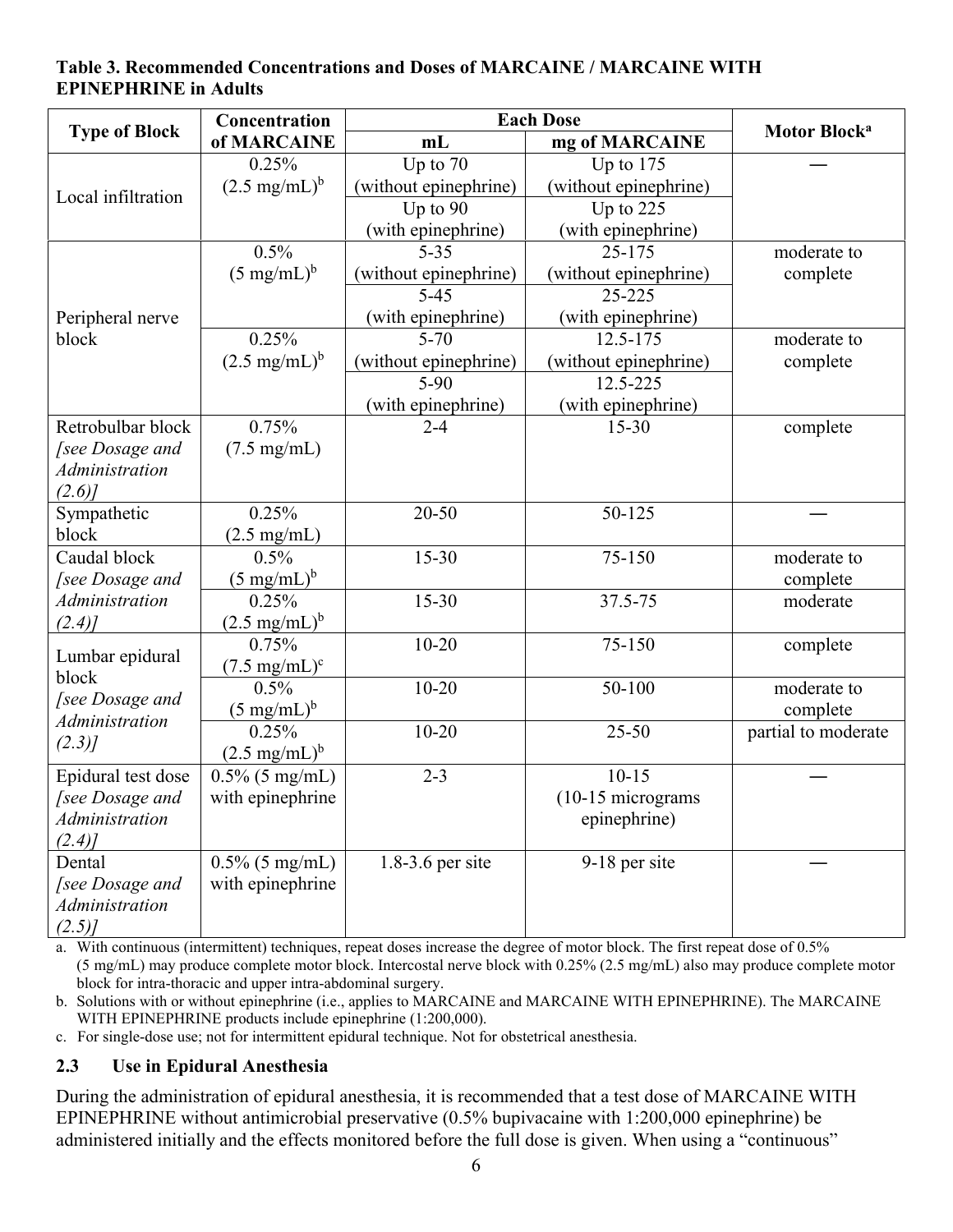catheter technique, test doses should be given prior to both the initial and all supplemental doses, because a catheter in the epidural space can migrate into a blood vessel or through the dura *[see Dosage and Administration (2.4)]*.

During epidural administration, administer MARCAINE / MARCAINE WITH EPINEPHRINE, 0.5% (5 mg/mL) and MARCAINE 0.75% (7.5 mg/mL) solutions in incremental doses of 3 mL to 5 mL with sufficient time between doses to detect toxic manifestations of unintentional intravascular or intrathecal injection. Administer injections slowly, with frequent aspirations before and during the injection to avoid intravascular injection. Perform syringe aspirations before and during each supplemental injection in continuous (intermittent) catheter techniques. In obstetrics, use ONLY the 0.5% (5 mg/mL) and 0.25% (2.5 mg/mL) concentrations of MARCAINE / MARCAINE WITH EPINEPHRINE *[see Warnings and Precautions (5.1)]*; incremental doses of 3 mL to 5 mL of the 0.5% (5 mg/mL) solution not exceeding 50 mg to 100 mg at any dosing interval are recommended. Repeat doses should be preceded by a test dose containing epinephrine if not clinically contraindicated. Use only the single-dose vials for caudal or epidural anesthesia; avoid use of the multiple-dose vials for these procedures, which contain a preservative *[see Dosage and Administration (2.1, 2.4), Warnings and Precautions (5.4, 5.9)]*.

# **2.4 Test Dose for Caudal and Lumbar Epidural Blocks**

Three mL of MARCAINE WITH EPINEPHRINE without antimicrobial preservative (0.5% bupivacaine with 1:200,000 epinephrine) is recommended for use as a test dose prior to caudal and lumbar epidural blocks when clinical conditions permit. This test dose may serve as a warning of unintended intravascular or intrathecal injection. Closely monitor for early clinical signs of toxicity following each test dose *[see Warnings and Precautions (5.9)]*. Allot adequate time for onset of spinal block to detect possible intrathecal injection. An intravascular or intrathecal injection is still possible even if results of the test dose are negative. The test dose itself may produce a systemic toxic reaction, high spinal, or cardiovascular effects from the epinephrine *[see Warnings and Precautions (5.2, 5.9), Overdosage (10)]*.

# **2.5 Use in Dentistry**

MARCAINE WITH EPINEPHRINE 0.5% (5 mg/mL) is recommended for infiltration and block injection in the maxillary and mandibular area when a longer duration of local anesthesia is desired, such as for procedures generally associated with significant postoperative pain. The average dose of 1.8 mL (9 mg) per injection site will usually suffice; an occasional second dose of 1.8 mL (9 mg) may be used if necessary to produce adequate anesthesia after allowing 2 to 10 minutes for block onset *[see Clinical Pharmacology (12.2)]*. Use the lowest effective dose and allow time between injections; it is recommended that the total dose for all injection sites, spread out over a single dental sitting, not exceed 90 mg for a healthy adult patient (ten 1.8 mL injections of 0.5% (5 mg/mL) MARCAINE WITH EPINEPHRINE). Inject slowly and with frequent aspirations.

## **2.6 Use in Ophthalmic Surgery**

When MARCAINE 0.75% (7.5 mg/mL) is used for retrobulbar block, complete corneal anesthesia usually precedes onset of clinically acceptable external ocular muscle akinesia. Therefore, presence of akinesia rather than anesthesia alone should determine readiness of the patient for surgery *[see Warnings and Precautions (5.15)]*.

# **3 DOSAGE FORMS AND STRENGTHS**

MARCAINE (bupivacaine hydrochloride) injection is a clear, colorless solution available as:

- $\bullet$  0.25% (25 mg/10 mL) (2.5 mg/mL) in single-dose vials.
- $0.25\%$  (75 mg/30 mL) (2.5 mg/mL) in single-dose vials.
- $\bullet$  0.25% (125 mg/50 mL) (2.5 mg/mL) in multiple-dose vials.
- $0.5\%$  (50 mg/10 mL) (5 mg/mL) in single-dose vials.
- $0.5\%$  (150 mg/30 mL) (5 mg/mL) in single-dose vials.
- $\bullet$  0.5% (250 mg/50 mL) (5 mg/mL) in multiple-dose vials.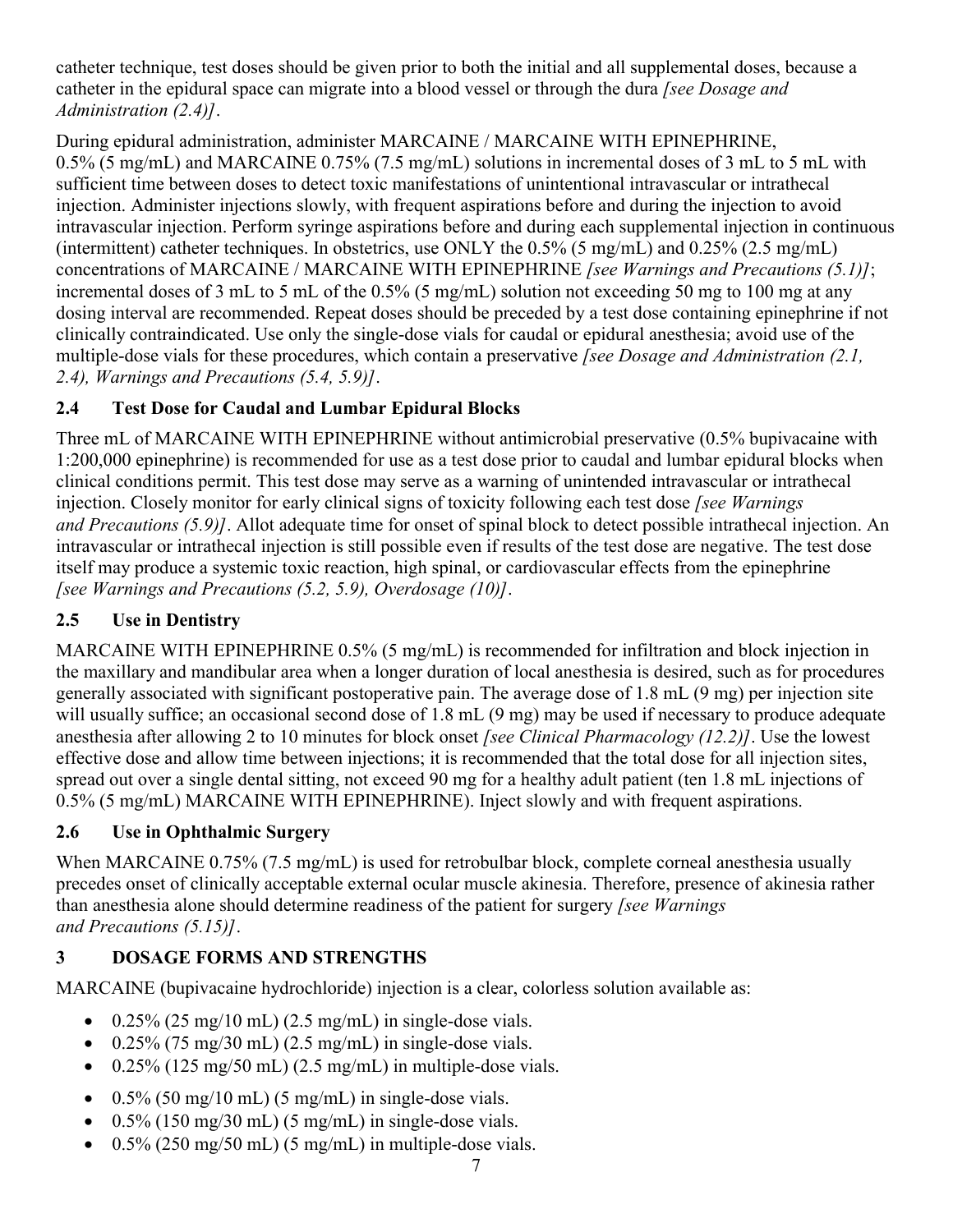- $\bullet$  0.75% (75 mg/10 mL) (7.5 mg/mL) in single-dose vials.
- $0.75\%$  (225 mg/30 mL) (7.5 mg/mL) in single-dose vials.

MARCAINE with 1:200,000 epinephrine (bupivacaine hydrochloride and epinephrine) injection is a clear, colorless solution available as:

- $\bullet$  0.25% (25 mg/10 mL) (2.5 mg/mL) in single-dose vials.
- $\bullet$  0.25% (75 mg/30 mL) (2.5 mg/mL) in single-dose vials.
- $\bullet$  0.25% (125 mg/50 mL) (2.5 mg/mL) in multiple-dose vials.
- $\bullet$  0.5% (50 mg/10mL) (5 mg/mL) in single-dose vials.
- $\bullet$  0.5% (150 mg/30 mL) (5 mg/mL) in single-dose vials.
- $\bullet$  0.5% (250 mg/50 mL) (5 mg/mL) in multiple-dose vials.

# **4 CONTRAINDICATIONS**

MARCAINE / MARCAINE WITH EPINEPHRINE is contraindicated in:

- obstetrical paracervical block anesthesia. Its use in this technique has resulted in fetal bradycardia and death.
- intravenous regional anesthesia (Bier Block) *[see Warnings and Precautions (5.7)]*.
- patients with a known hypersensitivity to bupivacaine or to any local anesthetic agent of the amide-type or to other components of MARCAINE / MARCAINE WITH EPINEPHRINE.

# **5 WARNINGS AND PRECAUTIONS**

# **5.1 Risk of Cardiac Arrest with Use of MARCAINE in Obstetrical Anesthesia**

There have been reports of cardiac arrest with difficult resuscitation or death during use of MARCAINE for epidural anesthesia in obstetrical patients. In most cases, this has followed use of the 0.75% (7.5 mg/mL) concentration. Resuscitation has been difficult or impossible despite apparently adequate preparation and appropriate management. Cardiac arrest has occurred after convulsions resulting from systemic toxicity, presumably following unintentional intravascular injection. The 0.75% (7.5 mg/mL) concentration of MARCAINE is not recommended for obstetrical anesthesia and should be reserved for surgical procedures where a high degree of muscle relaxation and prolonged effect are necessary.

# **5.2 Dose-Related Toxicity**

The safety and effectiveness of MARCAINE / MARCAINE WITH EPINEPHRINE depend on proper dosage, correct technique, adequate precautions, and readiness for emergencies. Careful and constant monitoring of cardiovascular and respiratory (adequacy of ventilation) vital signs and the patient's state of consciousness should be performed after injection of MARCAINE / MARCAINE WITH EPINEPHRINE solutions.

Possible early warning signs of central nervous system (CNS) toxicity are restlessness, anxiety, incoherent speech, lightheadedness, numbness and tingling of the mouth and lips, metallic taste, tinnitus, dizziness, blurred vision, tremors, twitching, CNS depression, or drowsiness. Delay in proper management of dose-related toxicity, underventilation from any cause, and/or altered sensitivity may lead to the development of acidosis, cardiac arrest, and, possibly, death.

During major regional nerve blocks, such as those of the brachial plexus or lower extremity, the patient should have an indwelling intravenous catheter to assure adequate intravenous access. Use the lowest dosage of MARCAINE / MARCAINE WITH EPINEPHRINE that results in effective anesthesia to avoid high plasma levels and serious adverse effects. Avoid rapid injection of a large volume of MARCAINE / MARCAINE WITH EPINEPHRINE solution and administer fractional (incremental) doses when feasible.

Injection of repeated doses of MARCAINE / MARCAINE WITH EPINEPHRINE may cause significant increases in plasma levels with each repeated dose due to slow accumulation of the drug or its metabolites, or to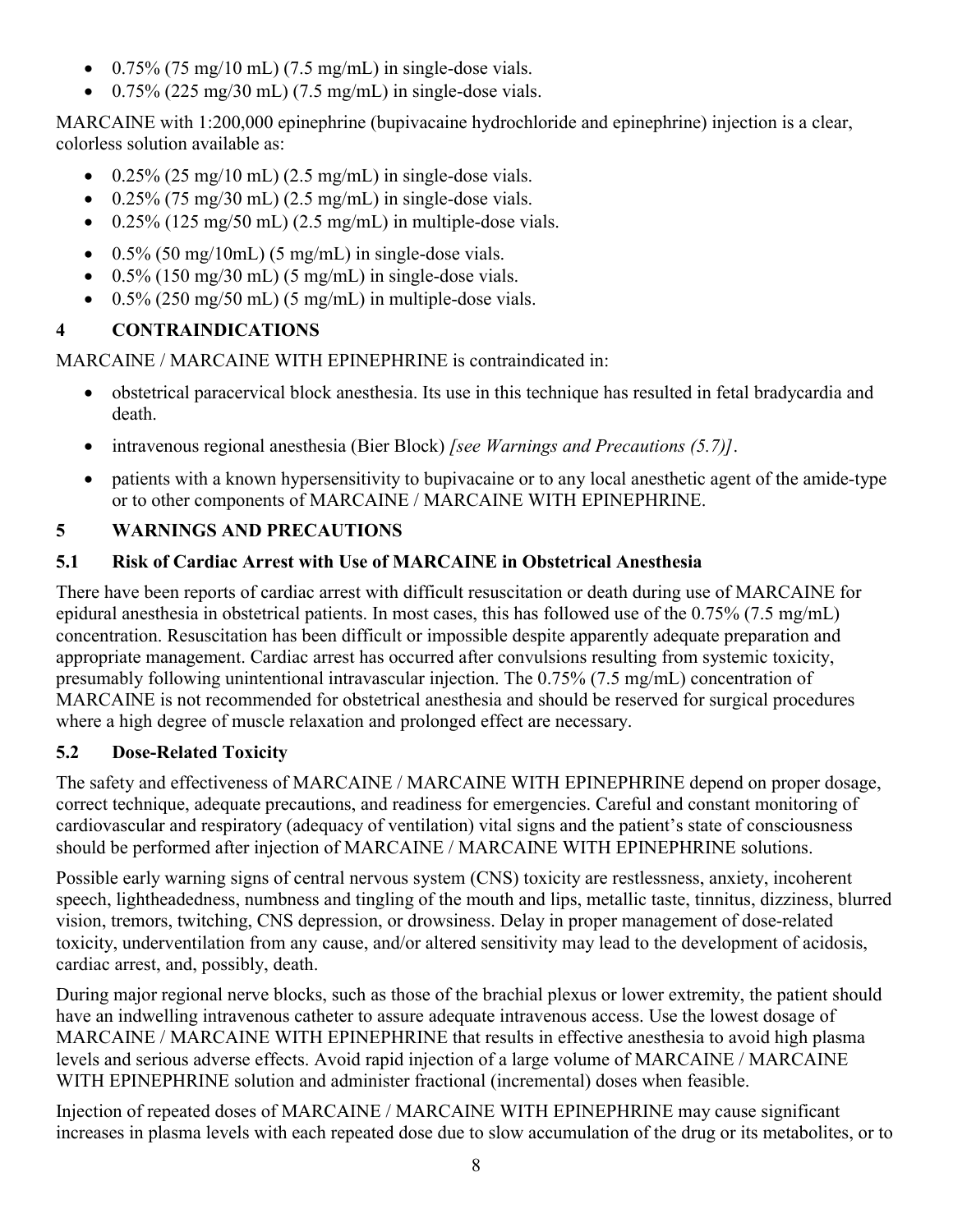slow metabolic degradation. Tolerance to elevated blood levels varies with the status of the patient. Debilitated, elderly patients and acutely ill patients should be given reduced doses commensurate with their age and physical status.

## **5.3 Methemoglobinemia**

Cases of methemoglobinemia have been reported in association with local anesthetic use. Although all patients are at risk for methemoglobinemia, patients with glucose-6-phosphate dehydrogenase deficiency, congenital or idiopathic methemoglobinemia, cardiac or pulmonary compromise, infants under 6 months of age, and concurrent exposure to oxidizing agents or their metabolites are more susceptible to developing clinical manifestations of the condition *[see Drug Interactions (7.5)]*. If local anesthetics must be used in these patients, close monitoring for symptoms and signs of methemoglobinemia is recommended.

Signs of methemoglobinemia may occur immediately or may be delayed some hours after exposure, and are characterized by a cyanotic skin discoloration and/or abnormal coloration of the blood. Methemoglobin levels may continue to rise; therefore, immediate treatment is required to avert more serious CNS and cardiovascular adverse effects, including seizures, coma, arrhythmias, and death. Discontinue MARCAINE / MARCAINE WITH EPINEPHRINE and any other oxidizing agents. Depending on the severity of the signs and symptoms, patients may respond to supportive care, i.e., oxygen therapy, hydration. A more severe clinical presentation may require treatment with methylene blue, exchange transfusion, or hyperbaric oxygen.

## **5.4 Antimicrobial Preservatives in Multiple-Dose Vials**

Avoid use of MARCAINE / MARCAINE WITH EPINEPHRINE solutions containing antimicrobial preservatives, i.e., those supplied in multiple-dose vials, for epidural or caudal anesthesia because safety has not been established with such use.

## **5.5 Chondrolysis with Intra-Articular Infusion**

Intra-articular infusions of local anesthetics including MARCAINE following arthroscopic and other surgical procedures is an unapproved use, and there have been post-marketing reports of chondrolysis in patients receiving such infusions. The majority of reported cases of chondrolysis have involved the shoulder joint; cases of gleno-humeral chondrolysis have been described in pediatric and adult patients following intra-articular infusions of local anesthetics with and without epinephrine for periods of 48 to 72 hours. There is insufficient information to determine whether shorter infusion periods are associated with chondrolysis. The time of onset of symptoms, such as joint pain, stiffness and loss of motion can be variable, but may begin as early as the 2<sup>nd</sup> month after surgery. Currently, there is no effective treatment for chondrolysis; patients who experienced chondrolysis have required additional diagnostic and therapeutic procedures and some required arthroplasty or shoulder replacement.

## **5.6 Risk of Adverse Reactions Due to Drug Interactions with MARCAINE WITH EPINEPHRINE**

#### Risk of Severe, Persistent Hypertension Due to Drug Interactions Between MARCAINE WITH EPINEPHRINE and Monoamine Oxidase Inhibitors and Tricyclic Antidepressants

Administration of MARCAINE WITH EPINEPHRINE (containing a vasoconstrictor) in patients receiving monoamine oxidase inhibitors (MAOI), or tricyclic antidepressants may result in severe, prolonged hypertension. Concurrent use of these agents should generally be avoided. In situations when concurrent therapy is necessary, careful monitoring of the patient's hemodynamic status is essential *[see Drug Interactions (7.2)]*.

#### Risk of Severe, Persistent Hypertension or Cerebrovascular Accidents Due to Drug Interactions Between MARCAINE WITH EPINEPHRINE and Ergot-Type Oxytocic Drugs

Concurrent administration of MARCAINE WITH EPINEPHRINE and ergot-type oxytocic drugs may cause severe, persistent hypertension or cerebrovascular accidents. Avoid use of MARCAINE WITH EPINEPHRINE concomitantly with ergot-type oxytocic drugs *[see Drug Interactions (7.3)]*.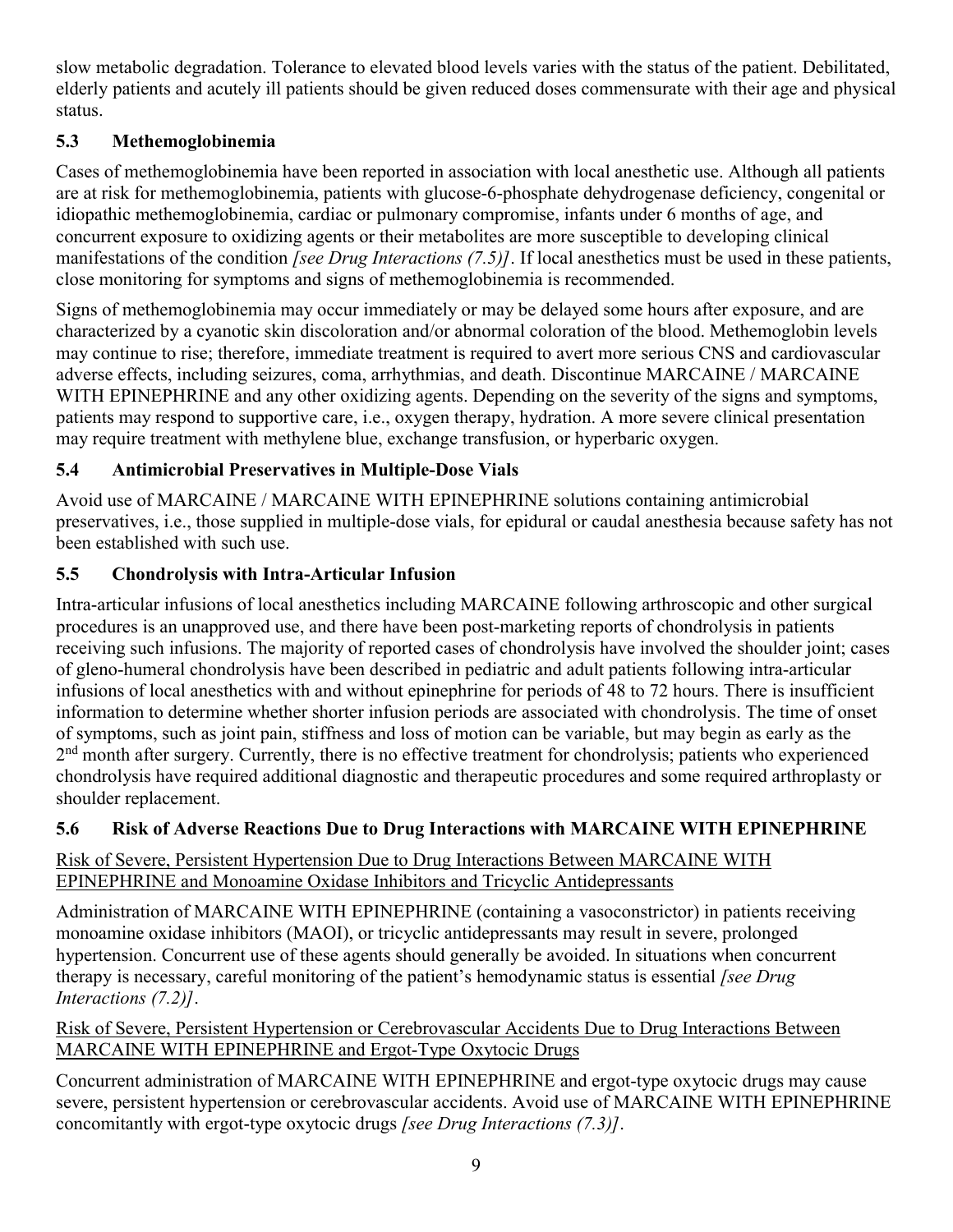Risk of Hypertension and Bradycardia Due to Drug Interactions Between MARCAINE WITH EPINEPHRINE and Nonselective Beta-Adrenergic Antagonists

Administration of MARCAINE WITH EPINEPHRINE (containing a vasoconstrictor) in patients receiving nonselective beta-adrenergic antagonists may cause severe hypertension and bradycardia. Concurrent use of these agents should generally be avoided. In situations when concurrent therapy is necessary, careful monitoring of the patient's blood pressure and heart rate is essential *[see Drug Interactions (7.4)].*

## **5.7 Risk of Cardiac Arrest with Intravenous Regional Anesthesia Use (Bier Block)**

There have been reports of cardiac arrest and death during the use of bupivacaine for intravenous regional anesthesia (Bier Block). Information on safe dosages and techniques of administration of MARCAINE in this procedure is lacking. Therefore, MARCAINE / MARCAINE WITH EPINEPHRINE is contraindicated for use with this technique *[see Contraindications (4)]*.

## **5.8 Allergic-Type Reactions to Sulfites in MARCAINE WITH EPINEPHRINE**

MARCAINE WITH EPINEPHRINE contains sodium metabisulfite, a sulfite that may cause allergic-type reactions including anaphylactic symptoms and life-threatening or less severe asthmatic episodes in certain susceptible people. The overall prevalence of sulfite sensitivity in the general population is unknown and probably low. Sulfite sensitivity is seen more frequently in asthmatic than in nonasthmatic people. MARCAINE without epinephrine does not contain sodium metabisulfite.

## **5.9 Risk of Systemic Toxicities with Unintended Intravascular or Intrathecal Injection**

Unintended intravascular or intrathecal injection of MARCAINE / MARCAINE WITH EPINEPHRINE may be associated with systemic toxicities, including CNS or cardiorespiratory depression and coma, progressing ultimately to respiratory arrest. Unintentional intrathecal injection during the intended performance of caudal or lumbar epidural block or nerve blocks near the vertebral column has resulted in underventilation or apnea ("Total or High Spinal"). A high spinal has been characterized by paralysis of the legs, loss of consciousness, respiratory paralysis, and bradycardia *[see Adverse Reactions (6)]*.

Aspirate for blood or cerebrospinal fluid (where applicable) before injecting MARCAINE / MARCAINE WITH EPINEPHRINE, both the initial dose and all subsequent doses, to avoid intravascular or intrathecal injection. However, a negative aspiration for blood or cerebrospinal fluid does not ensure against an intravascular or intrathecal injection.

## Use of Test Dose with Epidural Anesthesia

To serve as a warning of unintended intravascular or intrathecal injection, 3 mL of MARCAINE WITH EPINEPHRINE without antimicrobial preservative (0.5% bupivacaine with 1:200,000 epinephrine) may be used as a test dose prior to administration of the full dose in caudal and lumbar epidural blocks *[see Dosage and Administration (2.4)]*. Three mL of MARCAINE WITH EPINEPHRINE without antimicrobial preservative (0.5% bupivacaine with 1:200,000 epinephrine) contains 15 mg bupivacaine and 15 mcg epinephrine. An intravascular or intrathecal injection is still possible even if results of the test dose are negative.

Signs/symptoms of unintended intravascular or intrathecal injection of the test dose of MARCAINE WITH EPINEPHRINE and monitoring recommendations are described below.

- Unintended *intravascular* injection: Likely to produce a transient "epinephrine response" within 45 seconds, consisting of an increase in heart rate and/or systolic blood pressure, circumoral pallor, palpitations, and nervousness in the unsedated patient. The sedated patient may exhibit only a pulse rate increase of 20 or more beats per minute for 15 or more seconds. Therefore, following the test dose, the heart rate should be monitored for increases. Patients on beta-blockers may not manifest changes in heart rate, but blood pressure monitoring can detect a transient rise in systolic blood pressure.
- Unintended *intrathecal* injection: Evidenced within a few minutes by signs of spinal block (e.g., decreased sensation of the buttocks, paresis of the legs, or, in the sedated patient, absent knee jerk).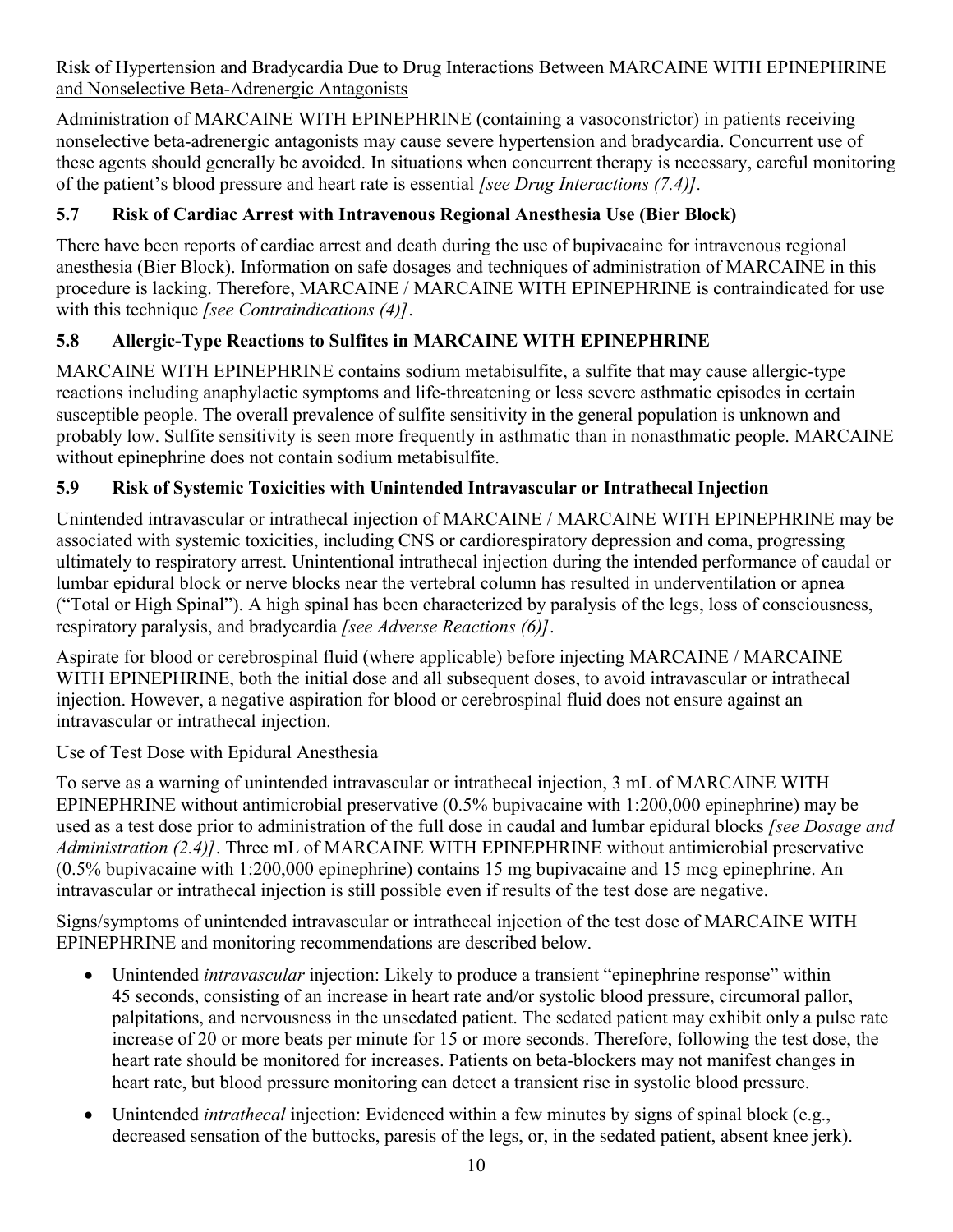The test dose itself may produce a systemic toxic reaction, high spinal or epinephrine-induced cardiovascular effects *[see Overdosage (10)]*.

## **5.10 Risk of Toxicity in Patients with Hepatic Impairment**

Because amide local anesthetics such as bupivacaine are metabolized by the liver, consider reduced dosing and increased monitoring for bupivacaine systemic toxicity in patients with moderate to severe hepatic impairment who are treated with MARCAINE / MARCAINE WITH EPINEPHRINE, especially with repeat doses *[see Use in Specific Populations (8.6)]*.

## **5.11 Risk of Use in Patients with Impaired Cardiovascular Function**

MARCAINE / MARCAINE WITH EPINEPHRINE should be given in reduced doses in patients with impaired cardiovascular function (e.g., hypotension, heartblock) because they may be less able to compensate for functional changes associated with the prolongation of AV conduction produced by MARCAINE / MARCAINE WITH EPINEPHRINE. Monitor patients closely for blood pressure, heart rate, and ECG changes.

## **5.12 Risk of Ischemic Injury or Necrosis in Body Areas with Limited Blood Supply**

Use MARCAINE WITH EPINEPHRINE in carefully restricted quantities in areas of the body supplied by end arteries or having otherwise compromised blood supply such as digits, nose, external ear, or penis. Patients with hypertensive vascular disease may exhibit exaggerated vasoconstrictor response. Ischemic injury or necrosis may result.

## **5.13 Risk of Cardiac Arrhythmias with Concomitant Use of Potent Inhalation Anesthetics**

Serious dose-related cardiac arrhythmias may occur if preparations containing a vasoconstrictor such as epinephrine (e.g., MARCAINE WITH EPINEPHRINE) are used in patients during or following the administration of potent inhalation anesthetics *[see Drug Interactions (7.6)]*. In deciding whether to concurrently use MARCAINE WITH EPINEPHRINE with potent inhalation anesthetics in the same patient, the combined action of both agents upon the myocardium, the concentration and volume of vasoconstrictor used, and the time since injection, when applicable, should be taken into account.

## **5.14 Risk of Adverse Reactions with Use in Head and Neck Area**

Small doses of local anesthetics (e.g., MARCAINE) injected into the head and neck area, including retrobulbar, dental, and stellate ganglion blocks, may produce adverse reactions similar to systemic toxicity seen with unintentional intravascular injections of larger doses. The injection procedures require the utmost care. Confusion, convulsions, respiratory depression, and/or respiratory arrest, and cardiovascular stimulation or depression have been reported. These reactions may be due to intra-arterial injection of the local anesthetic with retrograde flow to the cerebral circulation. They may also be due to puncture of the dural sheath of the optic nerve during retrobulbar block with diffusion of any local anesthetic along the subdural space to the midbrain. Monitor circulation and respiration and constantly observe patients receiving MARCAINE / MARCAINE WITH EPINEPHRINE blocks. Resuscitative equipment and drugs, and personnel for treating adverse reactions should be immediately available. Dosage recommendations should not be exceeded *[see Dosage and Administration (2.2)]*.

## **5.15 Risk of Respiratory Arrest with Use in Ophthalmic Surgery**

Clinicians who perform retrobulbar blocks should be aware that there have been reports of respiratory arrest following local anesthetic injection. Prior to retrobulbar block (e.g., with MARCAINE / MARCAINE WITH EPINEPHRINE), as with all other regional procedures, resuscitative equipment and drugs, and personnel to manage respiratory arrest or depression, convulsions, and cardiac stimulation or depression should be immediately available *[see Warnings and Precautions (5.14)]*. As with other anesthetic procedures, patients should be constantly monitored following ophthalmic blocks for signs of these adverse reactions, which may occur following relatively low total doses.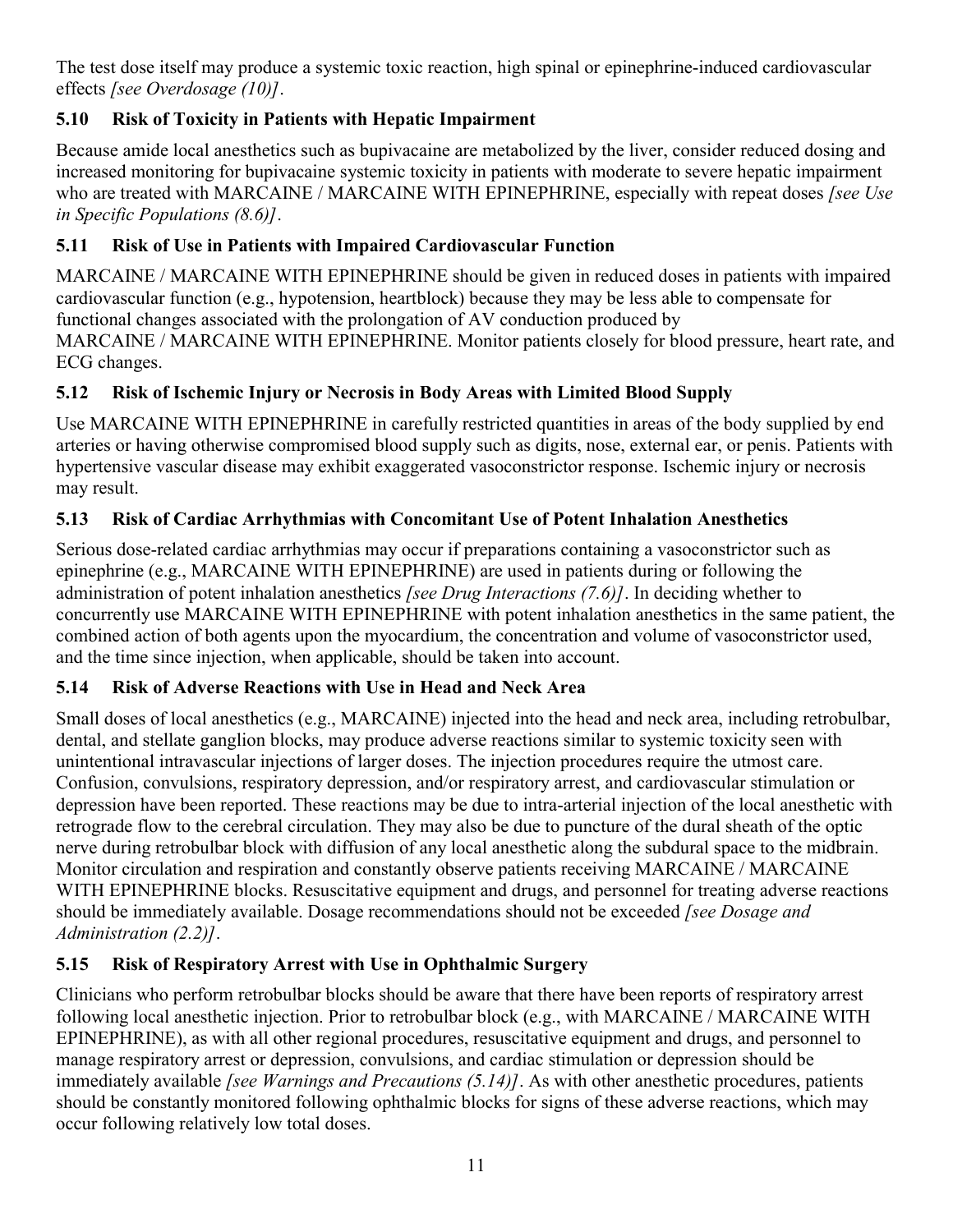A concentration of 0.75% bupivacaine is indicated for retrobulbar block; however, this concentration is not indicated for any other peripheral nerve block, including the facial nerve, and not indicated for local infiltration, including the conjunctiva *[see Indications and Usage (1)]*.

## **5.16 Risk of Inadvertent Trauma to Tongue, Lips, and Buccal Mucosa in Dental Applications**

Because of the long duration of anesthesia, when MARCAINE WITH EPINEPHRINE [0.5% (5 mg/mL) of bupivacaine] is used for dental injections, warn patients about the possibility of inadvertent trauma to tongue, lips, and buccal mucosa and advise them not to chew solid foods until sensation returns *[see Patient Counseling Information (17)]*.

### **6 ADVERSE REACTIONS**

The following clinically significant adverse reactions have been reported and described in the Warnings and Precautions section of the labeling:

- Cardiac Arrest in Obstetrical Anesthesia *[see Warnings and Precautions (5.1)]*
- Dose-Related Toxicity *[see Warnings and Precautions (5.2)]*
- Methemoglobinemia *[see Warnings and Precautions (5.3)]*
- Chondrolysis with Intra-Articular Infusion *[see Warnings and Precautions (5.5)]*
- Severe, Persistent Hypertension, Cerebrovascular Accidents, and Bradycardia Due to Drug Interactions *[see Warnings and Precautions (5.6)]*
- Cardiac Arrest with Intravenous Regional Anesthesia Use *[see Contraindications (4), Warnings and Precautions (5.7)]*
- Allergic-Type Reactions *[see Warnings and Precautions (5.8)]*
- Systemic Toxicities with Unintended Intravascular or Intrathecal Injection *[see Warnings and Precautions (5.9)]*
- Respiratory Arrest Following Retrobulbar Block *[see Warnings and Precautions (5.15)]*

The following adverse reactions from voluntary reports or clinical studies have been reported with bupivacaine or bupivacaine and epinephrine. Because many of these reactions were reported voluntarily from a population of uncertain size, it is not always possible to reliably estimate their frequency or establish a causal relationship to drug exposure.

Adverse reactions to MARCAINE / MARCAINE WITH EPINEPHRINE are characteristic of those associated with other amide-type local anesthetics. A major cause of adverse reactions to this group of drugs is excessive plasma levels, which may be due to overdosage, unintentional intravascular injection, or slow metabolic degradation.

The most commonly encountered acute adverse reactions that demand immediate counter-measures were related to the CNS and the cardiovascular system. These adverse reactions were generally dose-related and due to high plasma levels which may have resulted from overdosage, rapid absorption from the injection site, diminished tolerance, or from unintentional intravascular injection of the local anesthetic solution. In addition to systemic dose-related toxicity, unintentional intrathecal injection of drug during the intended performance of caudal or lumbar epidural block or nerve blocks near the vertebral column (especially in the head and neck region) has resulted in underventilation or apnea ("Total or High Spinal"). Also, hypotension due to loss of sympathetic tone and respiratory paralysis or underventilation due to cephalad extension of the motor level of anesthesia have occurred. This has led to secondary cardiac arrest when untreated.

Nervous System Disorders: Adverse reactions were characterized by excitation and/or depression of the central nervous system and included restlessness, anxiety, dizziness, tinnitus, blurred vision, tremors, convulsions, drowsiness, unconsciousness, respiratory arrest, nausea, vomiting, chills, pupillary constriction.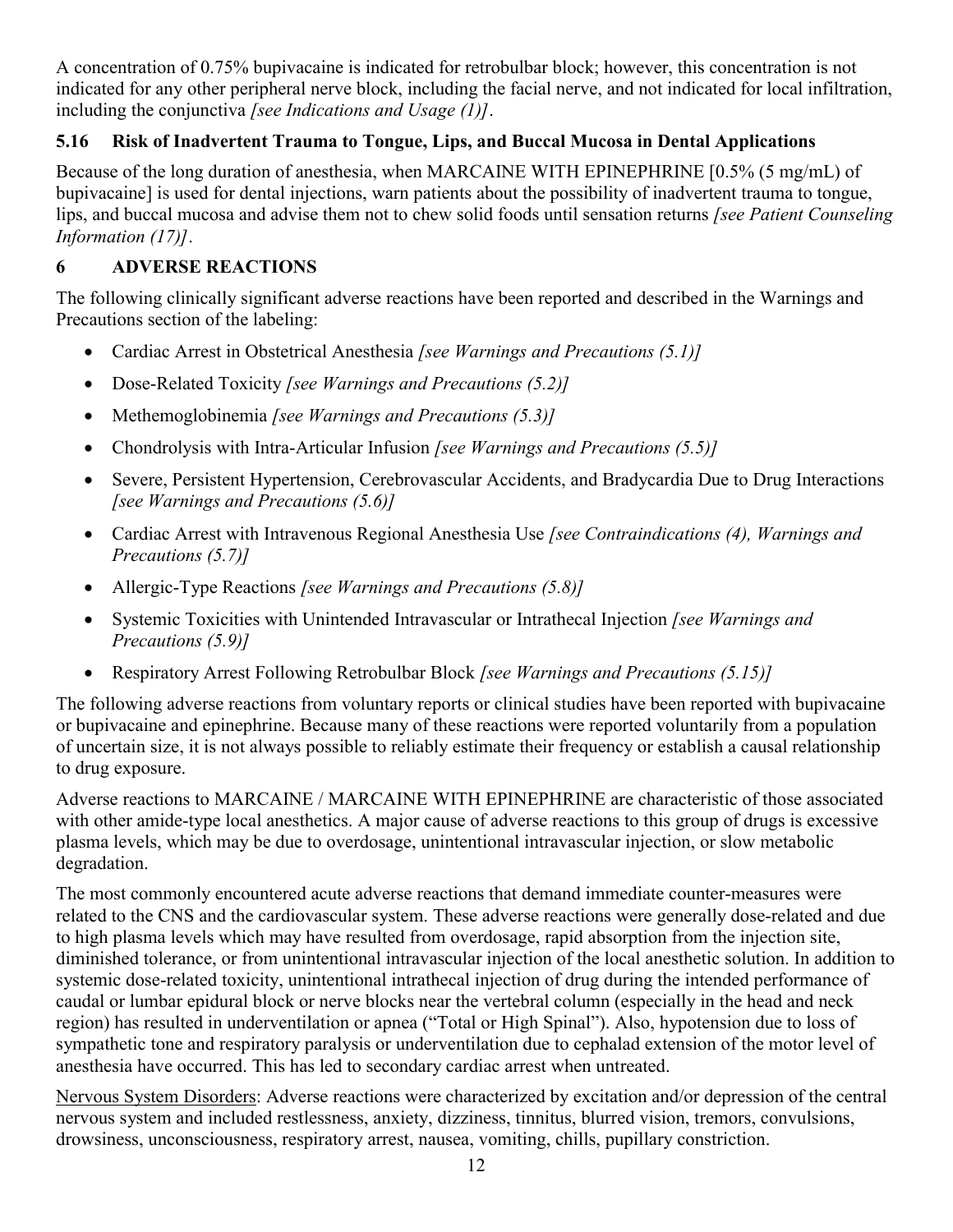In the practice of caudal or lumbar epidural block, unintentional penetration of the subarachnoid space by the catheter or needle has occurred. Subsequent adverse effects may have depended partially on the amount of drug administered intrathecally and the physiological and physical effects of a dural puncture. A high spinal has been characterized by paralysis of the legs, loss of consciousness, respiratory paralysis, and bradycardia.

Neurologic effects following epidural or caudal anesthesia have included spinal block of varying magnitude (including high or total spinal block); hypotension secondary to spinal block; urinary retention; fecal and urinary incontinence; loss of perineal sensation and sexual function; persistent anesthesia, paresthesia, weakness, paralysis of the lower extremities and loss of sphincter control, all of which had slow, incomplete, or no recovery; headache; backache; septic meningitis; meningismus; slowing of labor; increased incidence of forceps delivery; and cranial nerve palsies due to traction on nerves from loss of cerebrospinal fluid.

Neurologic effects following other procedures or routes of administration have included persistent anesthesia, paresthesia, weakness, paralysis, all with slow, incomplete, or no recovery.

*Convulsions*: Incidence varied with the procedure used and the total dose administered. In a survey of studies of epidural anesthesia, overt toxicity progressing to convulsions occurred in approximately 0.1% of local anesthetic administrations. The incidences of adverse neurologic reactions associated with the use of local anesthetics may be related to the total dose of local anesthetic administered and are also dependent upon the particular drug used, the route of administration, and the physical status of the patient.

Cardiac Disorders: High doses or unintentional intravascular injection have led to high plasma levels and related depression of the myocardium, decreased cardiac output, heartblock, hypotension, bradycardia, ventricular arrhythmias, including ventricular tachycardia and ventricular fibrillation, and cardiac arrest *[see Warnings and Precautions (5.9)]*.

Immune System Disorders: Allergic-type reactions have occurred as a result of sensitivity to bupivacaine or to other formulation ingredients, such as the antimicrobial preservative methylparaben contained in multiple-dose vials or sulfites in epinephrine-containing solutions. These reactions were characterized by signs such as urticaria, pruritus, erythema, angioneurotic edema (including laryngeal edema), tachycardia, sneezing, nausea, vomiting, dizziness, syncope, excessive sweating, elevated temperature, and severe hypotension. Cross sensitivity among members of the amide-type local anesthetic group has been reported *[see Warnings and Precautions (5.8)]*.

## **7 DRUG INTERACTIONS**

## **7.1 Local Anesthetics**

The toxic effects of local anesthetics are additive. If coadministration of other local anesthetics with MARCAINE / MARCAINE WITH EPINEPHRINE cannot be avoided, monitor patients for neurologic and cardiovascular effects related to local anesthetic systemic toxicity *[see Dosage and Administration (2.1), Warnings and Precautions (5.2)]*.

# **7.2 Monoamine Oxidase Inhibitors and Tricyclic Antidepressants**

The administration of MARCAINE WITH EPINEPHRINE to patients receiving monoamine oxidase inhibitors, or tricyclic antidepressants may produce severe, prolonged hypertension. Concurrent use of these agents should generally be avoided. In situations when concurrent therapy is necessary, careful monitoring of the patient's hemodynamic status is essential *[see Warnings and Precautions (5.6)]*.

# **7.3 Ergot-Type Oxytocic Drugs**

Concurrent administration of MARCAINE WITH EPINEPHRINE and ergot-type oxytocic drugs may cause severe, persistent hypertension or cerebrovascular accidents. Avoid use of MARCAINE WITH EPINEPHRINE concomitantly with ergot-type oxytocic drugs *[see Warnings and Precautions (5.6)].*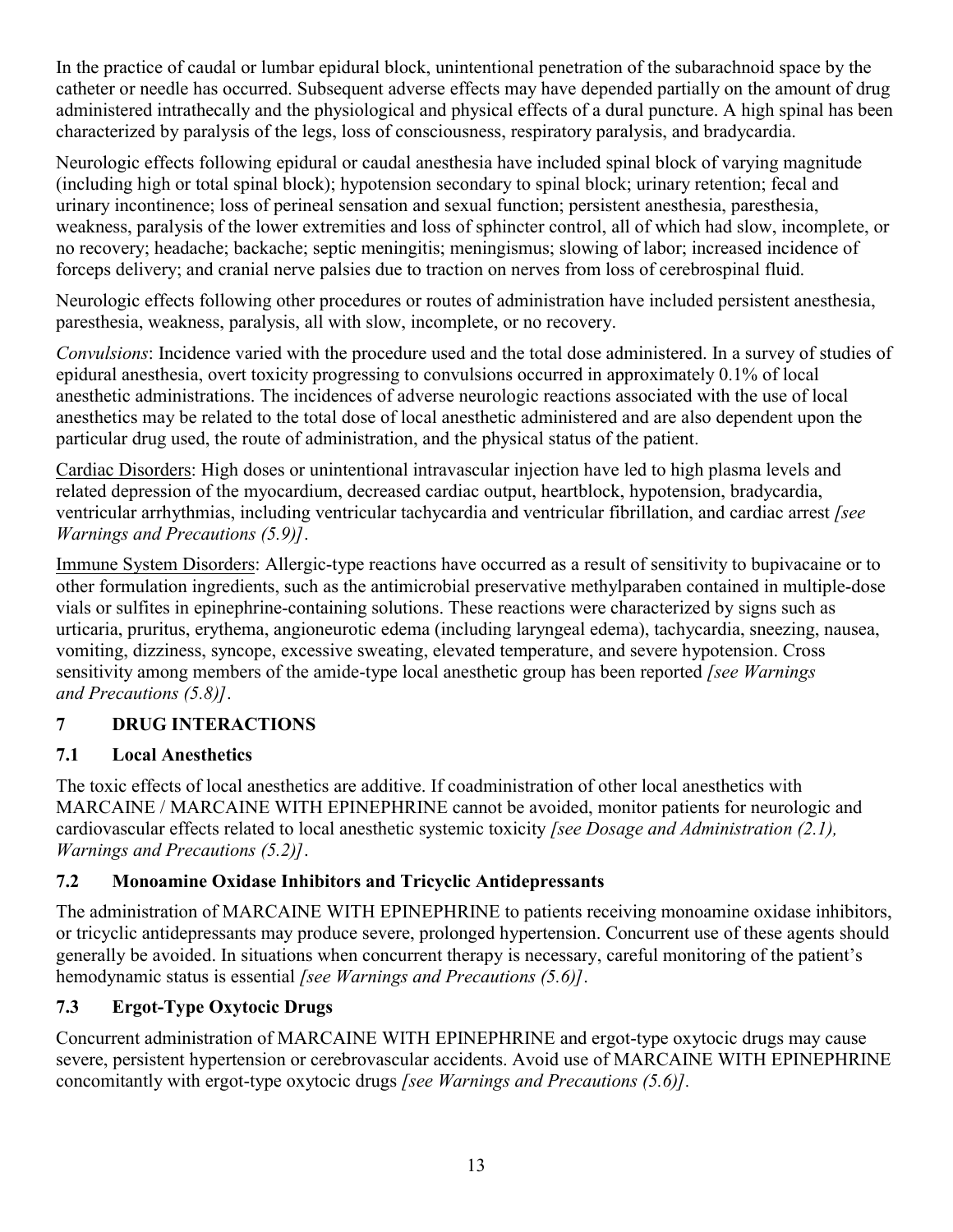## **7.4 Nonselective Beta-Adrenergic Antagonists**

Administration of MARCAINE WITH EPINEPHRINE (containing a vasoconstrictor) in patients receiving nonselective beta-adrenergic antagonists may cause severe hypertension and bradycardia. Concurrent use of these agents should generally be avoided. In situations when concurrent therapy is necessary, careful monitoring of the patient's blood pressure and heart rate is essential *[see Warnings and Precautions (5.6)].*

## **7.5 Drugs Associated with Methemoglobinemia**

Patients who are administered MARCAINE / MARCAINE WITH EPINEPHRINE are at increased risk of developing methemoglobinemia when concurrently exposed to following drugs, which could include other local anesthetics *[see Warnings and Precautions (5.3)]*.

| <b>Class</b>          | <b>Examples</b>                                                                   |
|-----------------------|-----------------------------------------------------------------------------------|
| Nitrates/Nitrites     | nitric oxide, nitroglycerin, nitroprusside, nitrous oxide                         |
| Local anesthetics     | articaine, benzocaine, bupivacaine, lidocaine, mepivacaine, prilocaine, procaine, |
|                       | ropivacaine, tetracaine                                                           |
| Antineoplastic agents | cyclophosphamide, flutamide, hydroxyurea, isofamide, rasburicase                  |
| Antibiotics           | dapsone, nitrofurantoin, para-aminosalicylic acid, sulfonamides                   |
| Antimalarials         | chloroquine, primaquine                                                           |
| Anticonvulsants       | phenobarbital, phenytoin, sodium valproate                                        |
| Other drugs           | acetaminophen, metoclopramide, quinine, sulfasalazine                             |

## **Examples of Drugs Associated with Methemoglobinemia:**

## **7.6 Potent Inhalation Anesthetics**

Serious dose-related cardiac arrhythmias may occur if preparations containing a vasoconstrictor such as epinephrine (e.g., MARCAINE WITH EPINEPHRINE) are used in patients during or following the administration of potent inhalation anesthetics *[see Warnings and Precautions (5.13)]*.

## **7.7 Phenothiazines and Butyrophenones**

Phenothiazines and butyrophenones may reduce or reverse the pressor effect of epinephrine. Concurrent use of MARCAINE WITH EPINEPHRINE and these agents should generally be avoided. In situations when concurrent therapy is necessary, careful patient monitoring is essential.

## **8 USE IN SPECIFIC POPULATIONS**

## **8.1 Pregnancy**

## Risk Summary

MARCAINE / MARCAINE WITH EPINEPHRINE is contraindicated for obstetrical paracervical block anesthesia. Its use in this technique has resulted in fetal bradycardia and death *[see Contraindications (4), Warnings and Precautions (5.1)]*.

There are no available data on use of MARCAINE / MARCAINE WITH EPINEPHRINE in pregnant women to inform a drug-associated risk of adverse developmental outcomes.

In animal studies, embryo-fetal lethality was noted when bupivacaine was administered subcutaneously to pregnant rabbits during organogenesis at clinically relevant doses. Decreased pup survival was observed in a rat pre- and post-natal developmental study (dosing from implantation through weaning) at a dose level comparable to the daily maximum recommended human dose (MRHD) on a body surface area (BSA) basis. Based on animal data, advise pregnant women of the potential risks to a fetus *(see Data).*

Local anesthetics rapidly cross the placenta, and when used for epidural, caudal, or pudendal block anesthesia, can cause varying degrees of maternal, fetal, and neonatal toxicity *[see Clinical Pharmacology (12.3)].* The incidence and degree of toxicity depend upon the procedure performed, the type, and amount of drug used, and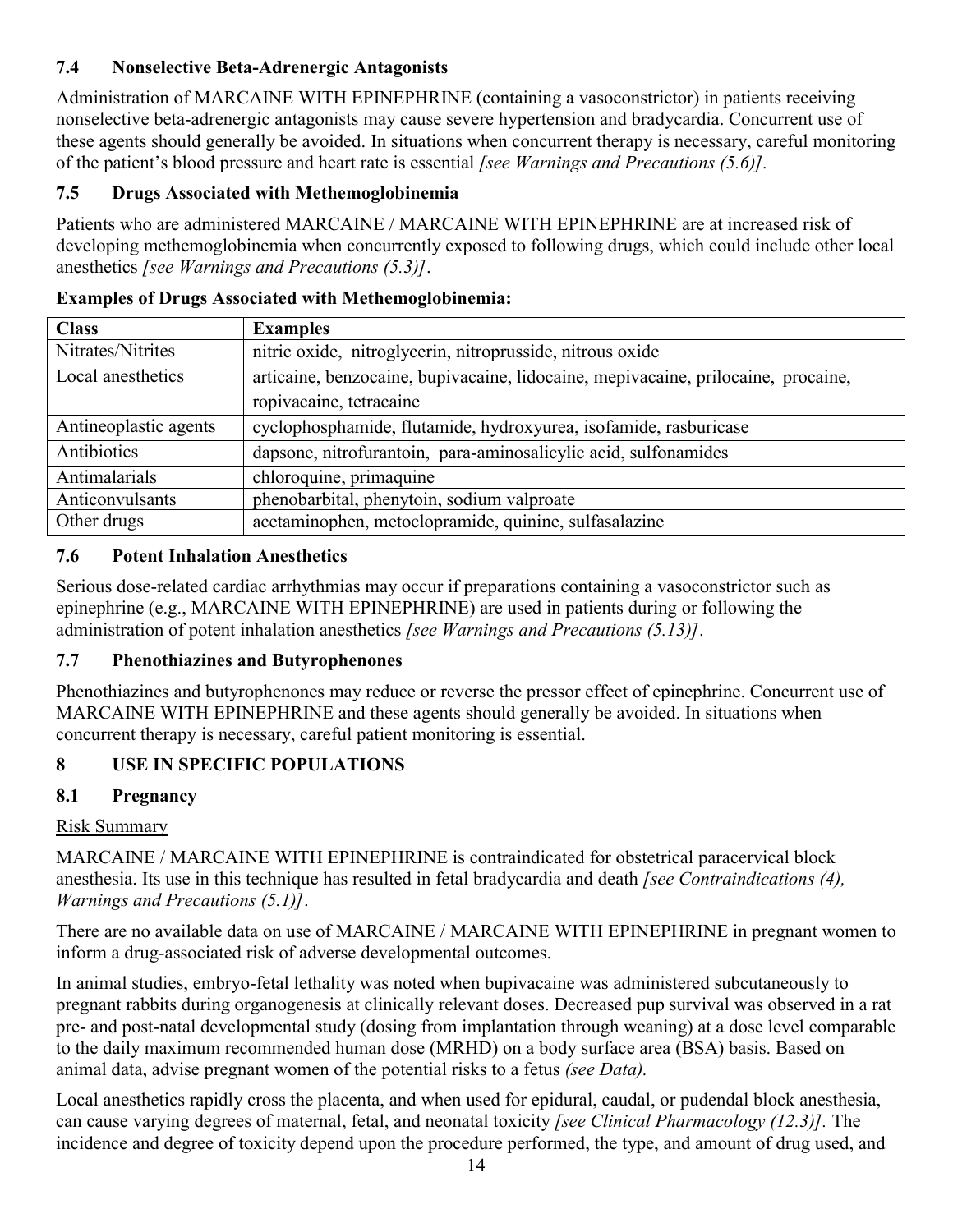the technique of drug administration. Adverse reactions in the parturient, fetus, and neonate involve alterations of the CNS, peripheral vascular tone, and cardiac function.

If this drug is used during pregnancy, or if the patient becomes pregnant while taking this drug, inform the patient of the potential hazard to the fetus. The estimated background risk of major birth defects and miscarriage for the indicated populations are unknown. In the U.S. general population, the estimated background risk of major birth defects and miscarriage in clinically recognized pregnancies is 2-4% and 15-20%, respectively.

#### Clinical Considerations

### *Maternal Adverse Reactions*

Maternal hypotension has resulted from regional anesthesia. Local anesthetics produce vasodilation by blocking sympathetic nerves. The supine position is dangerous in pregnant women at term because of aortocaval compression by the gravid uterus. Therefore, during treatment of systemic toxicity, maternal hypotension or fetal bradycardia following regional block, the parturient should be maintained in the left lateral decubitus position if possible, or manual displacement of the uterus off the great vessels be accomplished. Elevating the patient's legs will also help prevent decreases in blood pressure. The fetal heart rate also should be monitored continuously and electronic fetal monitoring is highly advisable.

### *Labor or Delivery*

Epidural, caudal, or pudendal anesthesia may alter the forces of parturition through changes in uterine contractility or maternal expulsive efforts. Epidural anesthesia has been reported to prolong the second stage of labor by removing the parturient's reflex urge to bear down or by interfering with motor function. The use of obstetrical anesthesia may increase the need for forceps assistance.

The use of some local anesthetic drug products during labor and delivery may be followed by diminished muscle strength and tone for the first day or two of life. This has not been reported with bupivacaine.

It is extremely important to avoid aortocaval compression by the gravid uterus during administration of regional block to parturients. To do this, the patient must be maintained in the left lateral decubitus position or a blanket roll or sandbag may be placed beneath the right hip and gravid uterus displaced to the left.

## Data

### *Animal Data*

Bupivacaine hydrochloride produced developmental toxicity when administered subcutaneously to pregnant rats and rabbits at clinically relevant doses.

Bupivacaine hydrochloride was administered subcutaneously to rats at doses of 4.4, 13.3, & 40 mg/kg and to rabbits at doses of 1.3, 5.8, & 22.2 mg/kg during the period of organogenesis (implantation to closure of the hard palate). The high doses are comparable to the daily MRHD of 400 mg/day on a mg/m<sup>2</sup> BSA basis. No embryo-fetal effects were observed in rats at the high dose which caused increased maternal lethality. An increase in embryo-fetal deaths was observed in rabbits at the high dose in the absence of maternal toxicity with the fetal No Observed Adverse Effect Level representing approximately 0.3 times the MRHD on a BSA basis.

In a rat pre- and post-natal developmental study (dosing from implantation through weaning) conducted at subcutaneous doses of 4.4, 13.3, & 40 mg/kg, decreased pup survival was observed at the high dose. The high dose is comparable to the daily MRHD of 400 mg/day on a BSA basis.

### **8.2 Lactation**

### Risk Summary

Lactation studies have not been conducted with bupivacaine. Bupivacaine has been reported to be excreted in human milk suggesting that the nursing infant could be theoretically exposed to a dose of the drug. MARCAINE / MARCAINE WITH EPINEPHRINE should be administered to lactating women only if clearly indicated. Studies assessing the effects of MARCAINE / MARCAINE WITH EPINEPHRINE in breastfed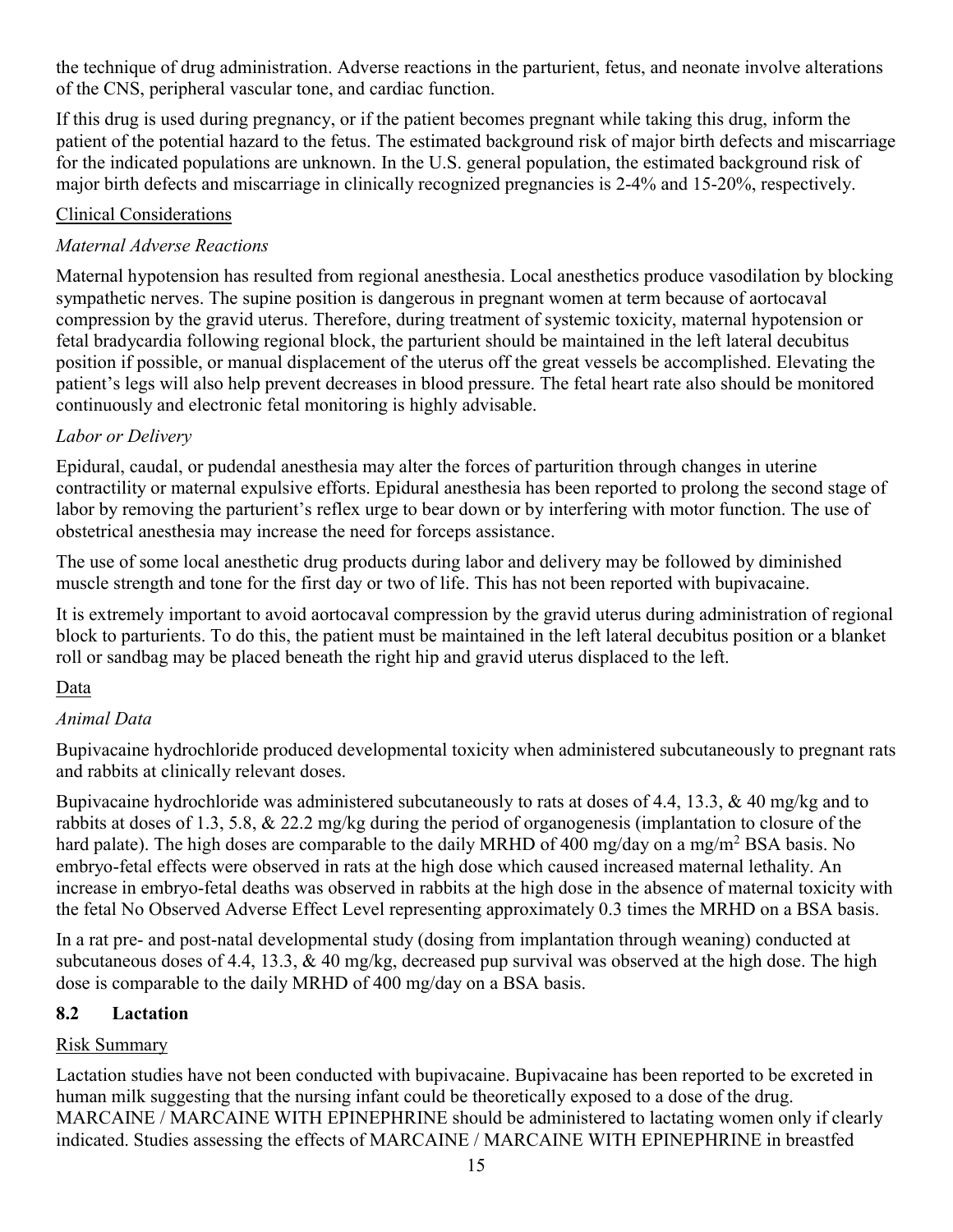children have not been performed. Studies to assess the effect of MARCAINE / MARCAINE WITH EPINEPHRINE on milk production or excretion have not been performed. The developmental and health benefits of breastfeeding should be considered along with the mother's clinical need for bupivacaine and any potential adverse effects on the breastfed child from bupivacaine or from the underlying maternal condition.

## **8.4 Pediatric Use**

MARCAINE / MARCAINE WITH EPINEPHRINE is approved for use in adults. Administration of MARCAINE / MARCAINE WITH EPINEPHRINE in pediatric patients younger than 12 years is not recommended.

Continuous infusions of bupivacaine in pediatric patients have been reported to result in high systemic levels of bupivacaine and seizures; high plasma levels may also be associated with cardiovascular abnormalities.

# **8.5 Geriatric Use**

Patients 65 years and over, particularly those with hypertension, may be at increased risk for developing hypotension while undergoing anesthesia with MARCAINE / MARCAINE WITH EPINEPHRINE.

In clinical studies of bupivacaine, elderly patients reached the maximal spread of analgesia and maximal motor blockade more rapidly than younger adult patients.

Differences in various pharmacokinetic parameters have been observed between elderly and younger adult patients *[see Clinical Pharmacology (12.3)]*.

This product is known to be substantially excreted by the kidney, and the risk of adverse reactions to this drug may be greater in patients with impaired renal function. Because elderly patients are more likely to have decreased renal function, care should be taken in dose selection, and it may be useful to monitor renal function. Elderly patients may require lower doses of MARCAINE / MARCAINE WITH EPINEPHRINE.

## **8.6 Hepatic Impairment**

Amide-type local anesthetics, such as bupivacaine, are metabolized by the liver. Patients with severe hepatic impairment, because of their inability to metabolize local anesthetics normally, are at a greater risk of developing toxic plasma concentrations, and potentially local anesthetic systemic toxicity. Therefore, consider reduced dosing and increased monitoring for local anesthetic systemic toxicity in patients with moderate to severe hepatic impairment treated with MARCAINE / MARCAINE WITH EPINEPHRINE, especially with repeat doses *[see Warnings and Precautions (5.10)]*.

# **8.7 Renal Impairment**

Bupivacaine is known to be substantially excreted by the kidney, and the risk of adverse reactions to this drug may be greater in patients with renal impairment. This should be considered when selecting the MARCAINE / MARCAINE WITH EPINEPHRINE dosage *[see Use in Specific Populations (8.5)]*.

# **10 OVERDOSAGE**

# Clinical Presentation

Acute emergencies from use of MARCAINE / MARCAINE WITH EPINEPHRINE are generally related to high plasma levels encountered during therapeutic use or to unintended intrathecal injection *[see Warnings and Precautions (5.2, 5.9), Adverse Reactions (6)].*

If not treated immediately, convulsions with simultaneous hypoxia, hypercarbia, and acidosis plus myocardial depression from the direct effects of bupivacaine may result in cardiac arrhythmias, bradycardia, asystole, ventricular fibrillation, or cardiac arrest. Respiratory abnormalities, including apnea, may occur. Hypoventilation or apnea due to unintentional intrathecal injection of MARCAINE / MARCAINE WITH EPINEPHRINE may produce these same signs and also lead to cardiac arrest if ventilatory support is not instituted. If cardiac arrest should occur, successful outcome may require prolonged resuscitative efforts.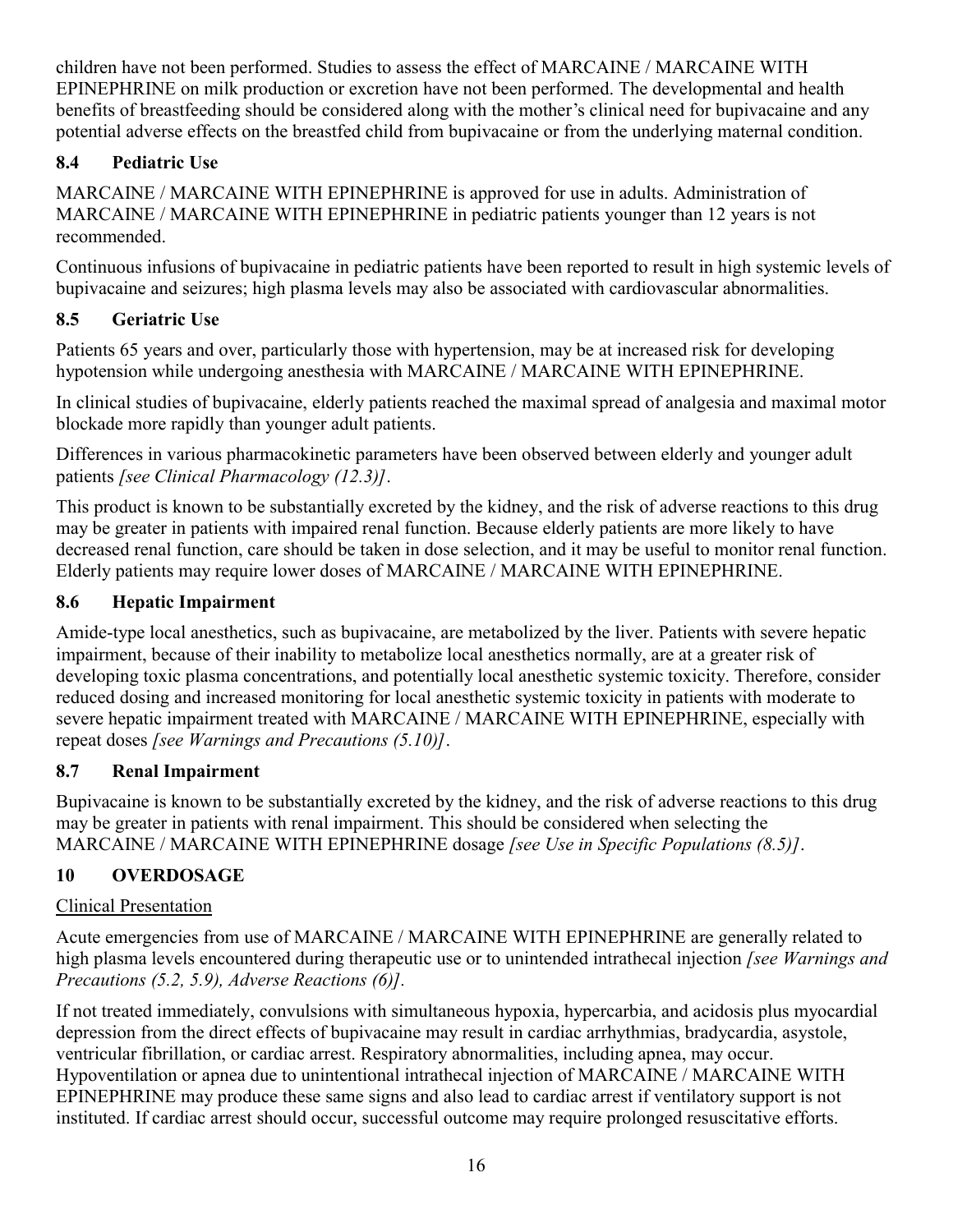### Management

The first step in the management of systemic toxic reactions, as well as hypoventilation or apnea due to unintentional intrathecal injection of MARCAINE / MARCAINE WITH EPINEPHRINE, consists of immediate attention to the establishment and maintenance of a patent airway and effective assisted or controlled ventilation with 100% oxygen with a delivery system capable of permitting immediate positive airway pressure by mask. Endotracheal intubation, using drugs and techniques familiar to the clinician, may be indicated after initial administration of oxygen by mask if difficulty is encountered in the maintenance of a patent airway, or if prolonged ventilatory support (assisted or controlled) is indicated.

If necessary, use drugs to manage the convulsions. A bolus intravenous dose of a benzodiazepine will counteract CNS stimulation related to MARCAINE. Immediately after the institution of ventilatory measures, evaluate the adequacy of the circulation. Supportive treatment of circulatory depression may require Advance Cardiac Life Support measures.

## **11 DESCRIPTION**

MARCAINE / MARCAINE WITH EPINEPHRINE contains bupivacaine hydrochloride, an amide local anesthetic, as the active pharmaceutical ingredient. The route of administration for MARCAINE (without epinephrine) is by injection, for infiltration, perineural, caudal, epidural, or retrobulbar use. The route of administration for MARCAINE WITH EPINEPHRINE is by injection, for infiltration, perineural, caudal, or epidural use. Multiple-dose vials contain methylparaben *[see Warnings and Precautions (5.4)]*.

Bupivacaine hydrochloride is 2-piperidinecarboxamide, 1-butyl-*N*-(2,6-dimethylphenyl)-, monohydrochloride, monohydrate. It is a white crystalline powder that is freely soluble in 95 percent ethanol, soluble in water, and slightly soluble in chloroform or acetone. It has the following structural formula:



MARCAINE with 1:200,000 epinephrine, contains bupivacaine hydrochloride and epinephrine bitartrate (an alpha and beta-adrenergic agonist) as active pharmaceutical ingredients. This product is for injection via local infiltration, peripheral nerve block, and caudal and lumbar epidural blocks. Multiple dose vials contain methylparaben and they should not be used for caudal and lumbar epidural blocks.

Epinephrine bitartrate is  $(-)$  - 3,4-Dihydroxy- $\alpha$ -[(methylamino)methyl] benzyl alcohol  $(+)$ -tartrate (1:1) salt. Epinephrine is a vasoconstrictor. It has the following structural formula:



*MARCAINE* (bupivacaine hydrochloride) is a clear and colorless sterile isotonic solution. Each mL of single-dose vial contains 2.5 mg, 5 mg or 7.5 mg of bupivacaine hydrochloride (equivalent to 2.22 mg, 4.44 mg or 6.66 mg of bupivacaine, respectively), sodium chloride for isotonicity, sodium hydroxide or hydrochloric acid to adjust the pH between 4 and 6.5, in water for injection.

For the Multiple-dose vials, each mL also contains 1 mg methylparaben as preservative.

*MARCAINE with epinephrine 1:200,000* (as bitartrate) is a clear and colorless sterile isotonic solution. Each mL contains 2.5 mg or 5 mg bupivacaine hydrochloride (equivalent to 2.22 mg or 4.44 mg of bupivacaine, respectively), and 0.0091 mg epinephrine bitartrate (equivalent to 0.005 mg of epinephrine), with sodium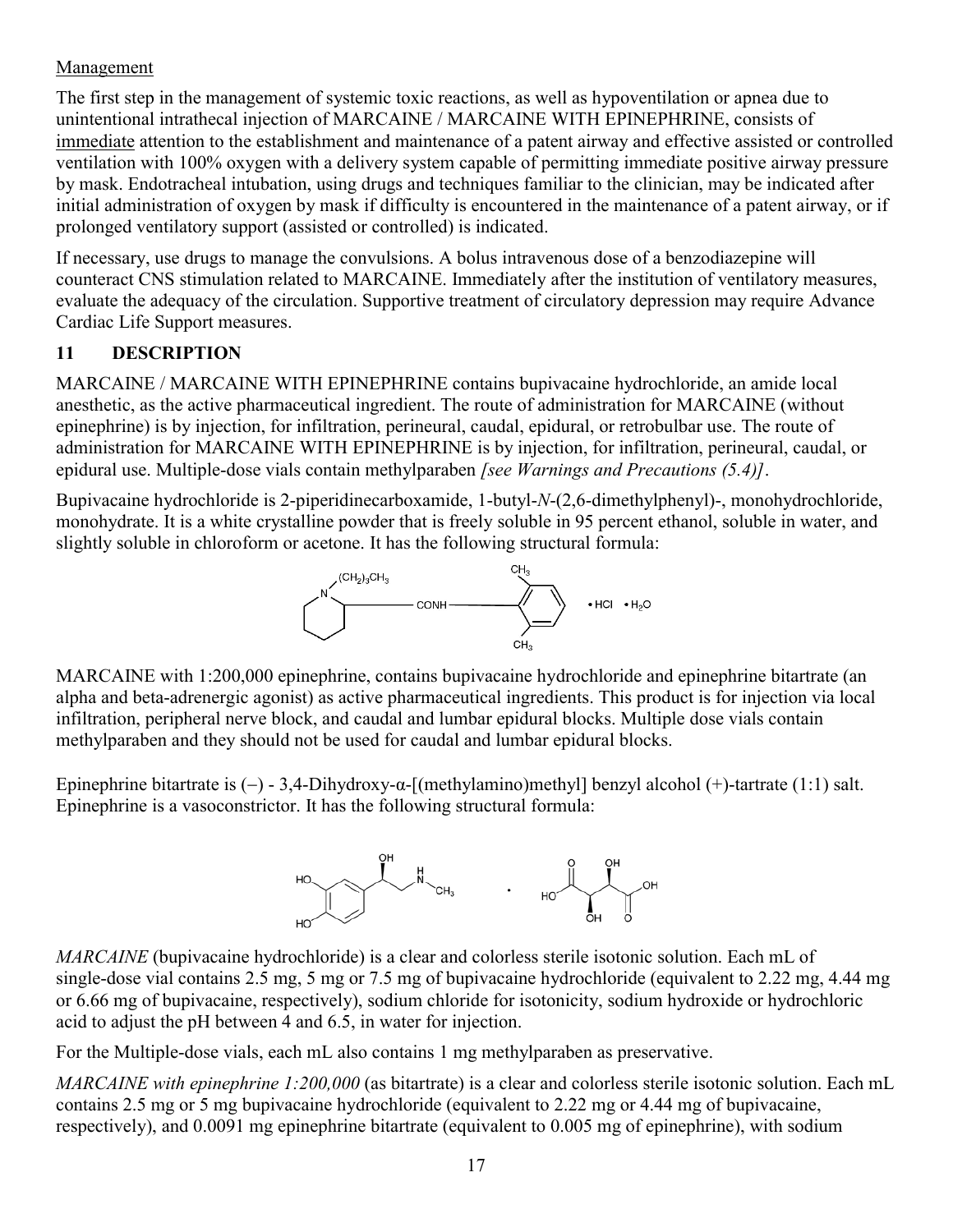chloride for isotonicity, 0.5 mg sodium metabisulfite, 0.001 mL monothioglycerol, and 2 mg ascorbic acid as antioxidants, 0.0017 mL 60% sodium lactate buffer, and 0.1 mg edetate calcium disodium as stabilizer. The pH of these solutions is adjusted to between 3.4 and 4.5 with sodium hydroxide or hydrochloric acid.

For the Multiple-dose vials, each mL also contains 1 mg methylparaben as preservative.

The specific gravity of MARCAINE 0.5% with epinephrine 1:200,000 (as bitartrate) at 25°C is 1.008 and at 37°C is 1.008.

# **12 CLINICAL PHARMACOLOGY**

# **12.1 Mechanism of Action**

Bupivacaine blocks the generation and the conduction of nerve impulses, presumably by increasing the threshold for electrical excitation in the nerve, by slowing the propagation of the nerve impulse, and by reducing the rate of rise of the action potential. In general, the progression of anesthesia is related to the diameter, myelination, and conduction velocity of affected nerve fibers. Clinically, the order of loss of nerve function is as follows: (1) pain, (2) temperature, (3) touch, (4) proprioception, and (5) skeletal muscle tone.

Epinephrine is a vasoconstrictor added to bupivacaine to slow absorption into the general circulation and thus prolong maintenance of an active tissue concentration.

# **12.2 Pharmacodynamics**

Systemic absorption of bupivacaine produces effects on the cardiovascular system and CNS. At blood concentrations achieved with normal therapeutic doses, changes in cardiac conduction, excitability, refractoriness, contractility, and peripheral vascular resistance are minimal. However, toxic blood concentrations depress cardiac conduction and excitability, which may lead to atrioventricular block, ventricular arrhythmias, and cardiac arrest, sometimes resulting in fatalities. In addition, myocardial contractility is depressed and peripheral vasodilation occurs, leading to decreased cardiac output and arterial blood pressure. These cardiovascular changes are more likely to occur after unintended intravascular injection of bupivacaine *[see Warnings and Precautions (5.9)]*.

Following systemic absorption, bupivacaine can produce CNS stimulation, CNS depression, or both. Apparent central stimulation is manifested as restlessness, tremors, and shivering, progressing to convulsions, followed by CNS depression and coma progressing ultimately to respiratory arrest. However, bupivacaine has a primary depressant effect on the medulla and on higher centers. The depressed stage may occur without a prior excited state.

The duration of local anesthesia after administration of MARCAINE is longer than that observed after administration of other commonly used short-acting local anesthetics. There appears to be period of analgesia that persists after the resolution of the block and return of sensation.

The onset of action following dental injections is usually 2 to 10 minutes and may last up to 7 hours. The duration of anesthetic effect is prolonged by the addition of epinephrine 1:200,000.

# **12.3 Pharmacokinetics**

Systemic plasma levels of bupivacaine following administration of MARCAINE do not correlate with local efficacy.

# Absorption

The rate of systemic absorption of bupivacaine is dependent upon the total dose and concentration of drug administered, the route of administration, the vascularity of the administration site, and the presence or absence of epinephrine in the anesthetic solution. A dilute concentration of epinephrine (1:200,000) usually reduces the rate of absorption and peak plasma concentration of bupivacaine, permitting the use of moderately larger total doses and sometimes prolonging the duration of action *[see Dosage and Administration (2)]*.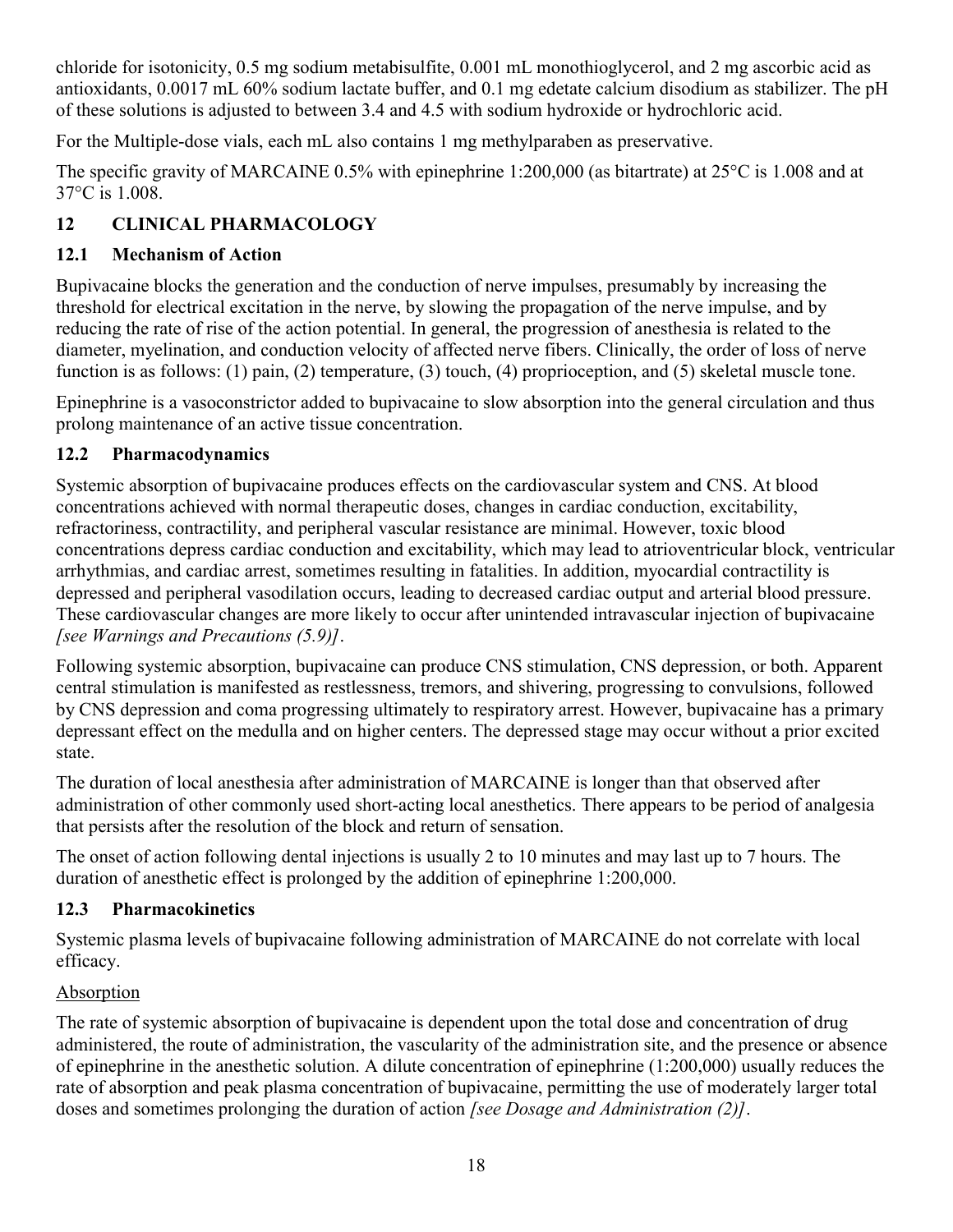After injection of MARCAINE for caudal, epidural, or peripheral nerve block, peak levels of bupivacaine in the blood are reached in 30 to 45 minutes, followed by a decline to insignificant levels during the next three to six hours.

### **Distribution**

Bupivacaine appears to cross the placenta by passive diffusion. The rate and degree of diffusion is governed by (1) the degree of plasma protein binding, (2) the degree of ionization, and (3) the degree of lipid solubility. Fetal/ maternal ratios of bupivacaine appear to be inversely related to the degree of plasma protein binding, because only the free, unbound drug is available for placental transfer. Bupivacaine with a high protein binding capacity (95%) has a low fetal/maternal ratio (0.2 to 0.4). The extent of placental transfer is also determined by the degree of ionization and lipid solubility of the drug. Lipid soluble, nonionized drugs readily enter the fetal blood from the maternal circulation.

Depending upon the route of administration, bupivacaine is distributed to some extent to all body tissues, with high concentrations found in highly perfused organs such as the liver, lungs, heart, and brain.

Pharmacokinetic studies on the plasma profile of bupivacaine after direct intravenous injection (MARCAINE is not approved for intravenous use) suggest a three-compartment open model. The first compartment is represented by the rapid intravascular distribution of the drug. The second compartment represents the equilibration of the drug throughout the highly perfused organs such as the brain, myocardium, lungs, kidneys, and liver. The third compartment represents an equilibration of the drug with poorly perfused tissues, such as muscle and fat.

### Elimination

The half-life of bupivacaine in adults is 2.7 hours.

### *Metabolism*

Amide-type local anesthetics such as bupivacaine are metabolized primarily in the liver via conjugation with glucuronic acid. Pipecoloxylidine is the major metabolite of bupivacaine. The elimination of drug from tissue distribution depends largely upon the availability of binding sites in the circulation to carry it to the liver where it is metabolized.

### *Excretion*

The kidney is the main excretory organ for most local anesthetics and their metabolites. Urinary excretion is affected by urinary perfusion and factors affecting urinary pH. Only 6% of bupivacaine is excreted unchanged in the urine.

### Specific Populations

### *Geriatric Patients*

Elderly patients exhibited higher peak plasma concentrations than younger patients following administration of MARCAINE. The total plasma clearance was decreased in these patients *[see Use in Specific Populations (8.5)]*.

### *Patients with Hepatic Impairment*

Various pharmacokinetic parameters of the local anesthetics can be significantly altered by the presence of hepatic disease. Patients with hepatic disease, especially those with severe hepatic disease, may be more susceptible to the potential toxicities of the amide-type local anesthetics *[see Use in Specific Populations (8.6)]*.

### *Patients with Renal Impairment*

Various pharmacokinetic parameters of the local anesthetics can be significantly altered by the presence of renal disease, factors affecting urinary pH, and renal blood flow *[see Use in Specific Populations (8.5, 8.7)]*.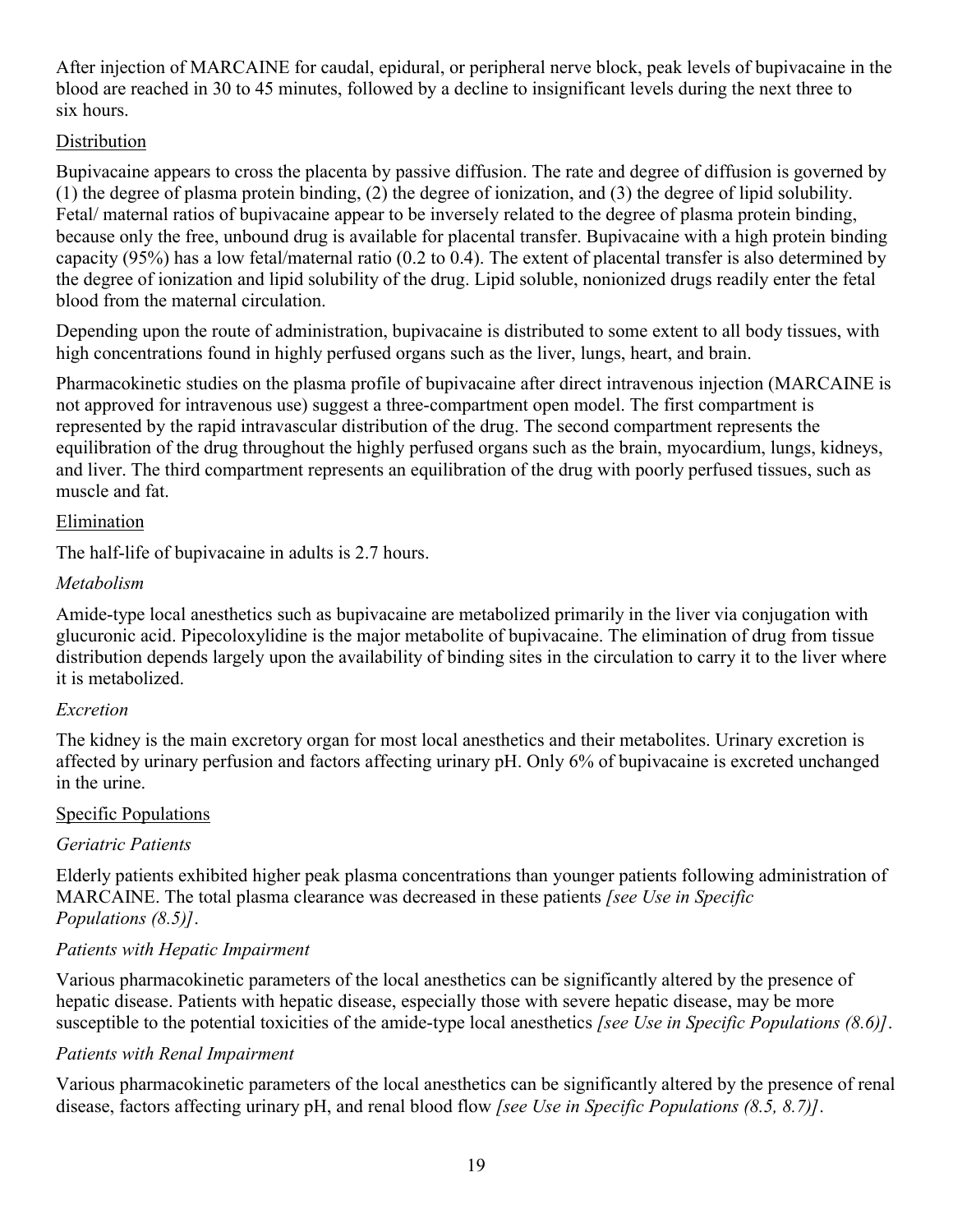### **13 NONCLINICAL TOXICOLOGY**

### **13.1 Carcinogenesis, Mutagenesis, Impairment of Fertility**

#### Carcinogenesis

Long-term studies in animals to evaluate the carcinogenic potential of bupivacaine hydrochloride have not been conducted.

#### Mutagenesis

The mutagenic potential of bupivacaine hydrochloride has not been determined.

#### Impairment of Fertility

The effect of bupivacaine on fertility has not been determined.

### **16 HOW SUPPLIED/STORAGE AND HANDLING**

Store at 20 °C to 25 °C (68 °F to 77 °F); excursions permitted between 15 °C to 30 °C (59 °F to 86 °F). [See USP Controlled Room Temperature.]

*MARCAINE*―Solutions of MARCAINE that do not contain epinephrine may be autoclaved. Autoclave at 15-pound pressure, 121 °C (250 °F) for 15 minutes. This product is clear and colorless. Do not use the solution if it is discolored or if it contains a precipitate.

| <b>Unit of Sale</b>                                     | <b>Concentration</b>                                 | Each               |  |  |
|---------------------------------------------------------|------------------------------------------------------|--------------------|--|--|
| 0.25% Contains 2.5 mg bupivacaine hydrochloride per mL. |                                                      |                    |  |  |
| NDC 0409-1559-10                                        | $25 \text{ mg}/10 \text{ mL}$                        | NDC 0409-1559-18   |  |  |
| Tray of 10                                              | $(2.5 \text{ mg/mL})$                                | single-dose vial   |  |  |
| NDC 0409-1559-30                                        | 75 mg/30 mL                                          | NDC 0409-1559-19   |  |  |
| Carton of 10                                            | $(2.5 \text{ mg/mL})$                                | single-dose vial   |  |  |
| NDC 0409-1587-50                                        | 125 mg/50 mL                                         | NDC 0409-1587-50   |  |  |
| Carton of 1                                             | $(2.5 \text{ mg/mL})$                                | multiple-dose vial |  |  |
|                                                         | 0.5% Contains 5 mg bupivacaine hydrochloride per mL. |                    |  |  |
| NDC 0409-1560-10                                        | $50$ mg/ $10$ mL                                     | NDC 0409-1560-18   |  |  |
| Tray of 10                                              | $(5 \text{ mg/mL})$                                  | single-dose vial   |  |  |
| NDC 0409-1560-29                                        | 150 mg/30 mL                                         | NDC 0409-1560-19   |  |  |
| Carton of 10                                            | $(5 \text{ mg/mL})$                                  | single-dose vial   |  |  |
| NDC 0409-1610-50                                        | 250 mg/50 mL                                         | NDC 0409-1610-50   |  |  |
| Carton of 1                                             | $(5 \text{ mg/mL})$                                  | multiple-dose vial |  |  |
| 0.75% Contains 7.5 mg bupivacaine hydrochloride per mL. |                                                      |                    |  |  |
| NDC 0409-1582-10                                        | 75 mg/10 mL                                          | NDC 0409-1582-18   |  |  |
| Tray of 10                                              | $(7.5 \text{ mg/mL})$                                | single-dose vial   |  |  |
| NDC 0409-1582-29                                        | $225 \text{ mg}/30 \text{ mL}$                       | NDC 0409-1582-19   |  |  |
| Carton of 10                                            | $(7.5 \text{ mg/mL})$                                | single-dose vial   |  |  |

For single-dose vials: Discard unused portion.

*MARCAINE with epinephrine 1:200,000* (as bitartrate)―Do not autoclave solutions of MARCAINE that contain epinephrine and protect from light. This product is clear and colorless. Do not use the solution if it is discolored or if it contains a precipitate.

| <b>Unit of Sale</b>                                                                   | Concentration                 | Each             |  |  |
|---------------------------------------------------------------------------------------|-------------------------------|------------------|--|--|
| $0.25\%$ with epinephrine 1:200,000—Contains 2.5 mg bupivacaine hydrochloride per mL. |                               |                  |  |  |
| NDC 0409-1746-10                                                                      | $25 \text{ mg}/10 \text{ mL}$ | NDC 0409-1746-70 |  |  |
| Carton of 10                                                                          | $(2.5 \text{ mg/mL})$         | single-dose vial |  |  |